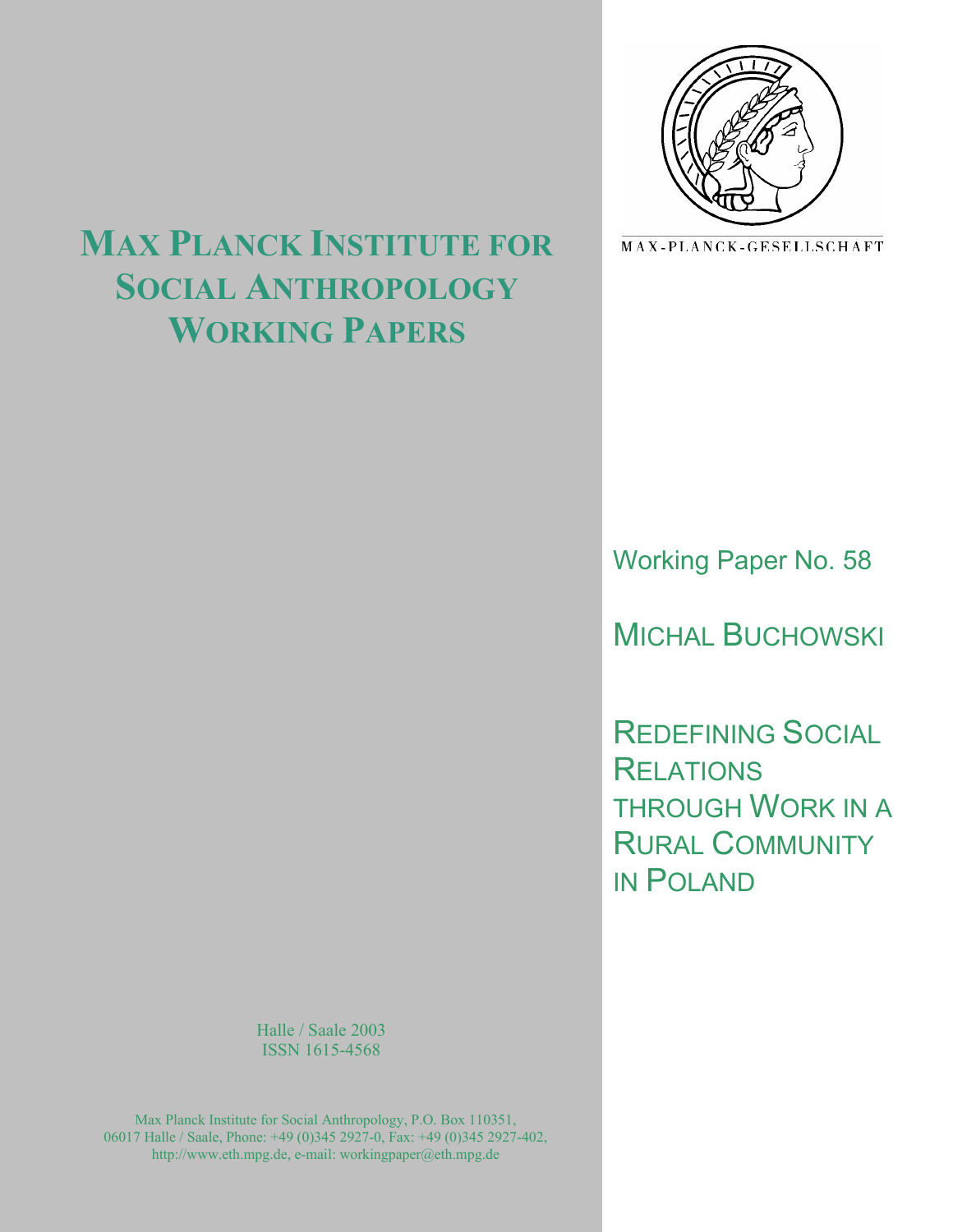# **Redefining Social Relations through Work in a Rural Community in Poland**

# *Michal Buchowski<sup>1</sup>*

#### **Abstract**

 $\overline{a}$ 

Dziekanowice is a small rural community in Wielkopolska (Poznania, Great Poland, Großpolen) in western Poland that has undergone several changes caused by the introduction of free market principles. One of the factors that has redefined social relationships and helped to conceptualise them is 'work'. By using combined criteria of economic, social and cultural capital we can distinguish four social groups in the village: white-collar workers, rural proletarians, village proletarians and farmers. In the past, they used to share different images about a just society and the equality of classes, as well as of the meaning of work in defining the value of a person or group of persons. The state acted as the major employee in the community that also provided social security for all those employed in the public sector. Farmers were the only ones who worked on their own and this helped them to sustain the value of work as a distinctive characteristic of their class ethos. After the closure of the local state farm and the collapse of many small state enterprises in the neighbourhood, labour relations have significantly changed in the village during the 1990s. Many former state employees have been forced to find a job with local entrepreneurs and capital makers, some of them farmers living in the same community and being perceived as social equals, while others continue to be dependent on jobs offered by the local museum, a public institution that is the largest single employer in the neighbourhood. Changes in the local 'labour market' create new dynamics of social relations in which 'work' features as a significant factor shaping these relations and simultaneously contributes to the creation of personal and group identities. This essay explores these work-related problems of identity and social relationships that can be observed in this rural community.

<sup>&</sup>lt;sup>1</sup> Michal Buchowski, Department of Ethnology and Cultural Anthropology, University of Poznań, ul. Św, Marcin 78, 61-809 Poznań, Poland, Tel.: +48-61-829 4717, Fax: +48-61-829 4710, and European University Viadrina, Comparative Central European Studies, Grosse Scharrnstrasse 59, D-15230 Frankfurt/Oder, E-Mail: mbuch@amu.edu.pl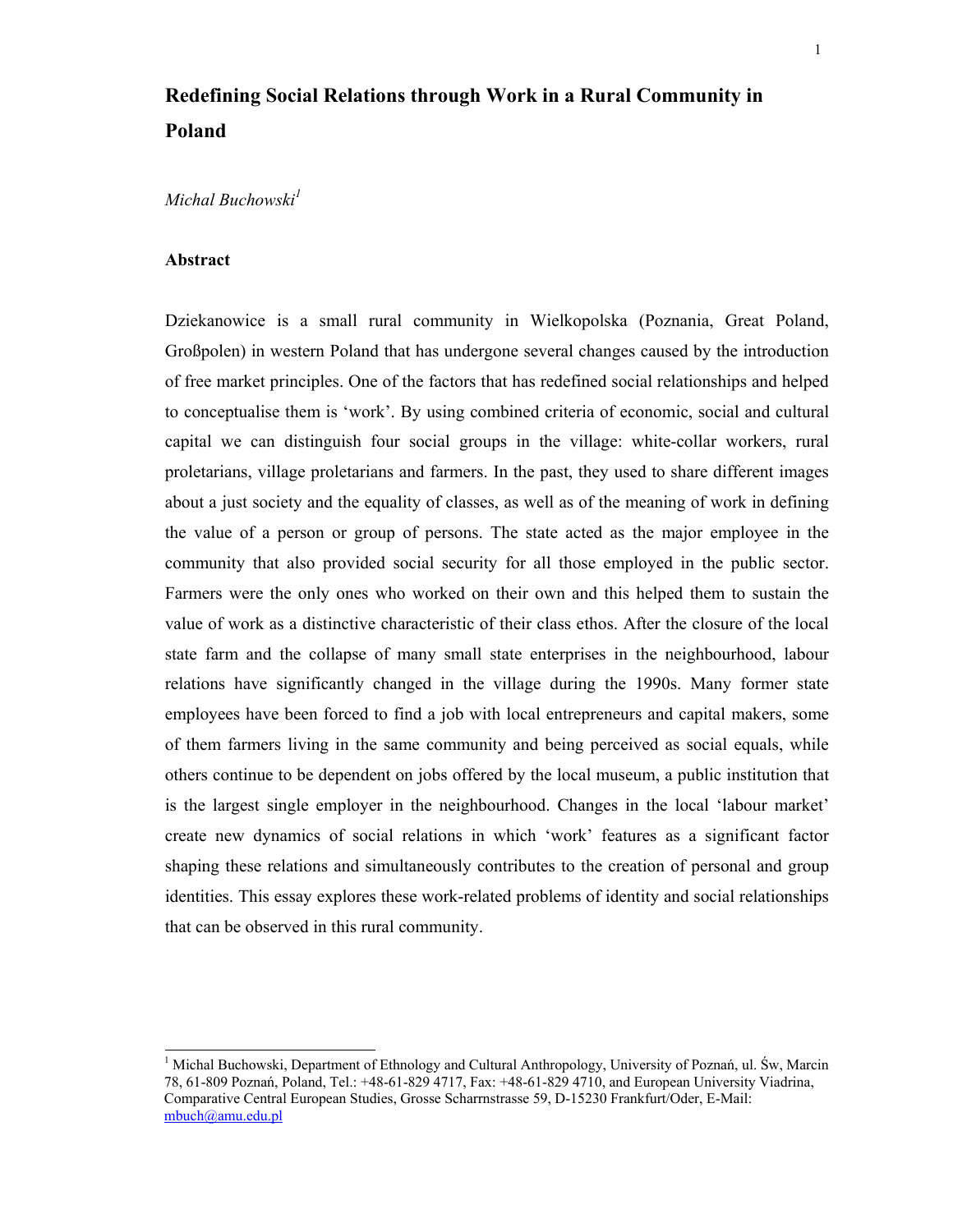# **'Transformation', Class, Culture and Work<sup>2</sup>**

l

Throughout most of western and northern Europe, anthropological discourse on agriculture is "a dying art form" (Abrahams 1991: 167). However, in Poland 38 percent of the entire population, i.e. 14.8 million out of 38.7 million citizens, live in non-urban areas; 25.7% of all those employed in 1999 earn their living in agriculture, forestry and hunting (Rocznik 2000: xxxvii, xxxix). The number of people employed in this sector totals 4.25 million, of which four million work on private farms (Rocznik 2000: 130-132) and account for more than a quarter of the country's work force. In 1998 there were close to two million farms bigger than one hectare that hold more than 83% of agricultural land area (Rocznik 2000: 335, 337).<sup>3</sup> Agriculture comprises the major source of income (25-30% of all agricultural households) or one among other resources (70-75% among these households) for more than ten million people (Turowski 1994: 151; 1995: 13)<sup>4</sup>. It is a paradox that today local ethnologists altogether bypass extended fieldwork with rural people. Nevertheless, a few anthropological works on rural people in Poland have been carried out mostly by Anglo-Saxon and Polish researchers who published in English (cf. monographs by Hann 1985; Nagengast 1991; Buchowski 1997 and articles by Pine 1993; 1994; 1995; 2002; Zbierski-Salameh 1999; Buchowski 1995; 2001). In what follows, I will follow the steps of the tradition which combines ethnographic detail with theoretical insights. My field site, contrary to those chosen by western anthropologists, is not located in Małopolska, formerly part of the Austrian partition of Poland called Galicia, but in Wielkopolska, now a central-western region of the country that used to be a Prussian part of the divided historical Polish Commonwealth. In Wielkopolska, in comparison to Małopolska, agriculture has a unified land structure, a bigger proportion of large estates than in the south-east (before World War II it was privately owned

<sup>&</sup>lt;sup>2</sup> An earlier version of these arguments was presented at the Max Planck Institute for Social Anthropology in April 2001. The main part of the research in 1994 and 1995 was supported by the Centre Marc Bloch in Berlin. A visit to the field in the summer of 1995 was financed by the Wenner Gren Foundation for Anthropological Research and my summer stay in 1996 by the Alexander von Humboldt Foundation. Afterwards, I have visited Dziekanowice each summer. I would like to thank the people of Dziekanowice, especially the Michałowiczs, whose compassion and hospitality made this research possible. For more ethnographic detail and theoretical arguments see Buchowski 1995 and 1997. All translations of citations from Polish are mine. I would like to thank Peter Finke, Deema Kaneff and Bettina Mann for comments on earlier versions of this paper.

<sup>&</sup>lt;sup>3</sup> In 1990, 76% of the farmland in Poland was in private hands, 18.7% was owned by the state, 3.7% by cooperatives, 1.6% by so-called Agricultural Circles. Farms below five hectares covered 52.8% of arable land, 17.7% among them had one to two hectares, and 35.1% between two and five hectares (Pilichowski 1994: 165- 166). Maurel (1994: 99) provides similar data.

<sup>&</sup>lt;sup>4</sup> The Main Statistical Office announced that in 2002 the number of people somehow linked to agricultural production amounted to 10,475,500 persons, i.e. 27.4% of the total population in Poland. However, this number is close to 10% lower than in 1996; only one fifth of those engaged in agriculture make their living solely on the farm, and 48% solely on the farm and mainly on the farm. More than 12% of all farms are also active in other kinds of entrepreneurship, e.g. construction industry, transportation, food processing, trade. See Naszkowska 2003: 3.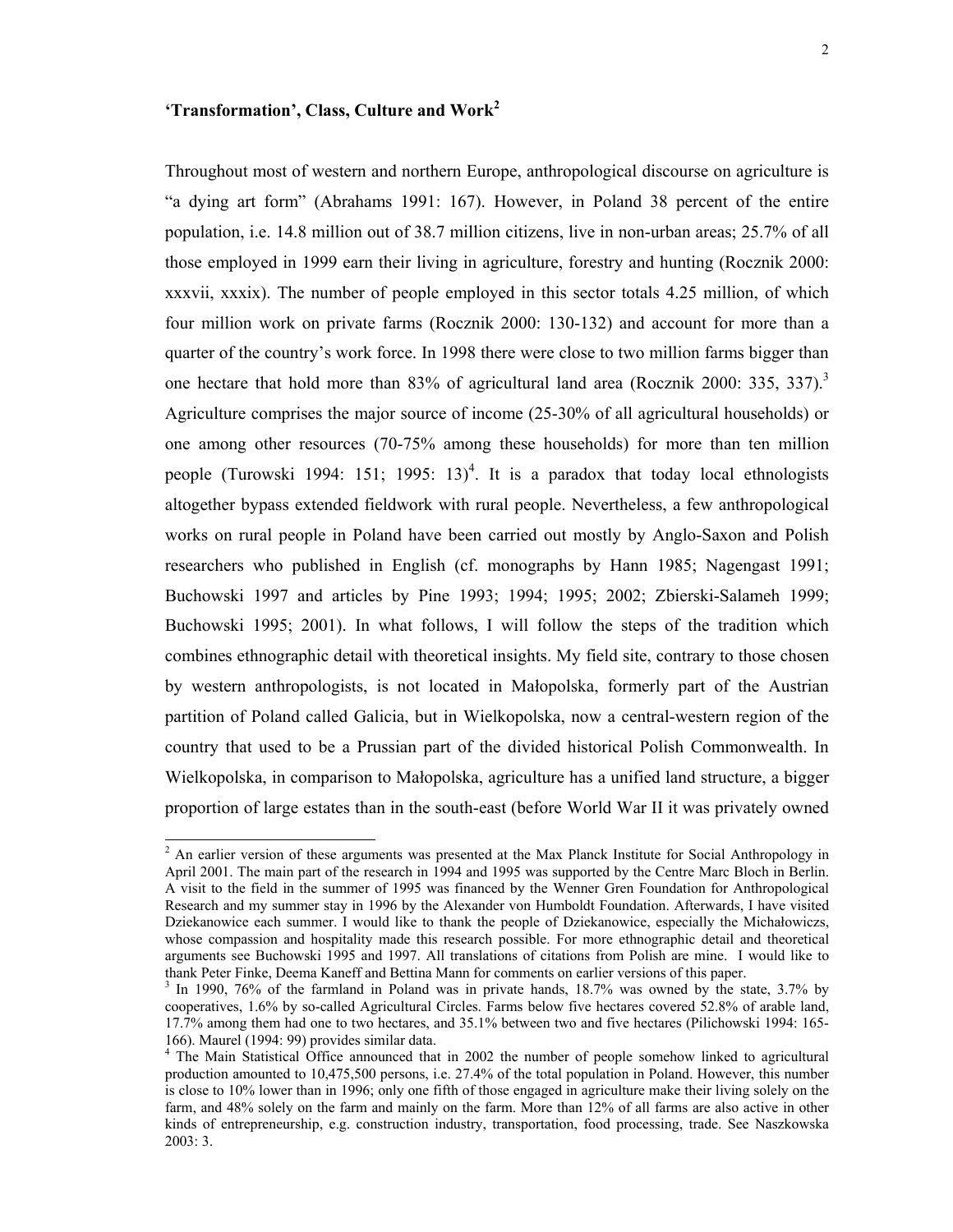and after it was nationalised) and, despite the meagre quality of the soil, a high productivity level.

 Before we enter the ethnography, I wish to explain some theoretical points and analytical notions. We should be wary of the notion of a so-called *systemic transformation*. Change "is not a parade that can be watched as it passes" (Geertz 1995: 4) and it is up to researchers to catch glimpses of these phenomena. The last decade of the twentieth century has become part of the reality of post-communist societies, which magically tends towards 'the ideal of western societies.<sup>5</sup> Indeed, the transforming of economic, social and legal structural framework influences people's lives. However, one may wonder if these changes should be described in extraordinary terms of unprecedented transition from one system to the other (often presented as progress). This point is particularly valid with regard to Polish agriculture. The policy towards it over the five decades of 'real socialism' ranged from land reform through forced collectivisation, decollectivisation, and 'oppressive tolerance' to favourable treatment (cf. Nagengast 1991: 95-120) and is called 'tolerant oppression' today. For rural people living conditions have always altered with time and the changes taking place today are just another link in the chain of history. What appears to scholars as a systemic transformation does not necessarily affect people's lives in a revolutionary way.

 I will look at the work-related changes in a local rural community through the lens of different *social groups*. I will call them classes in the sense given below. Social status shapes individual behaviour rooted in customs and the way interpersonal and inter-group relations are perceived and how the world is conceptualised. Simultaneously, people's attitudes are parameters that determine group affiliation. In this way, human acts and views constitute class identity and at the same time they are constituted by it. The concepts of 'labour' and 'work' comprise a significant aspect of these identities. All these classification parameters are culturally constructed, and the *re*production of class identity takes on a specific historical form. The question arises which particular form social relations take in the post-socialist era. Individuals adapt to new circumstances by referring to their cultural competence in order to re-establish their status. New strategies emerge as society's segments and individuals develop defence mechanisms in the face of structural transformations. This participation is built into

 $<sup>5</sup>$  Katherine Verdery writes: "A number of the stories of post-socialism have the knights of Western know-how</sup> rushing to rescue the distressed Eastern Europe. (...) The rescue scenario has two common variants: 'shock therapy' and 'big bang'. The first compares the former socialist bloc with a person suffering from mental illness – that is, socialism drove them crazy, and our job is to restore their sanity. The second implies that (*pace* Fukuyama) history is only now beginning, that prior to 1989 the area was without form and void" (1996: 205). In this study I want to show, *inter alia*, that these scenarios do not have much in common with the situation in Central Europe.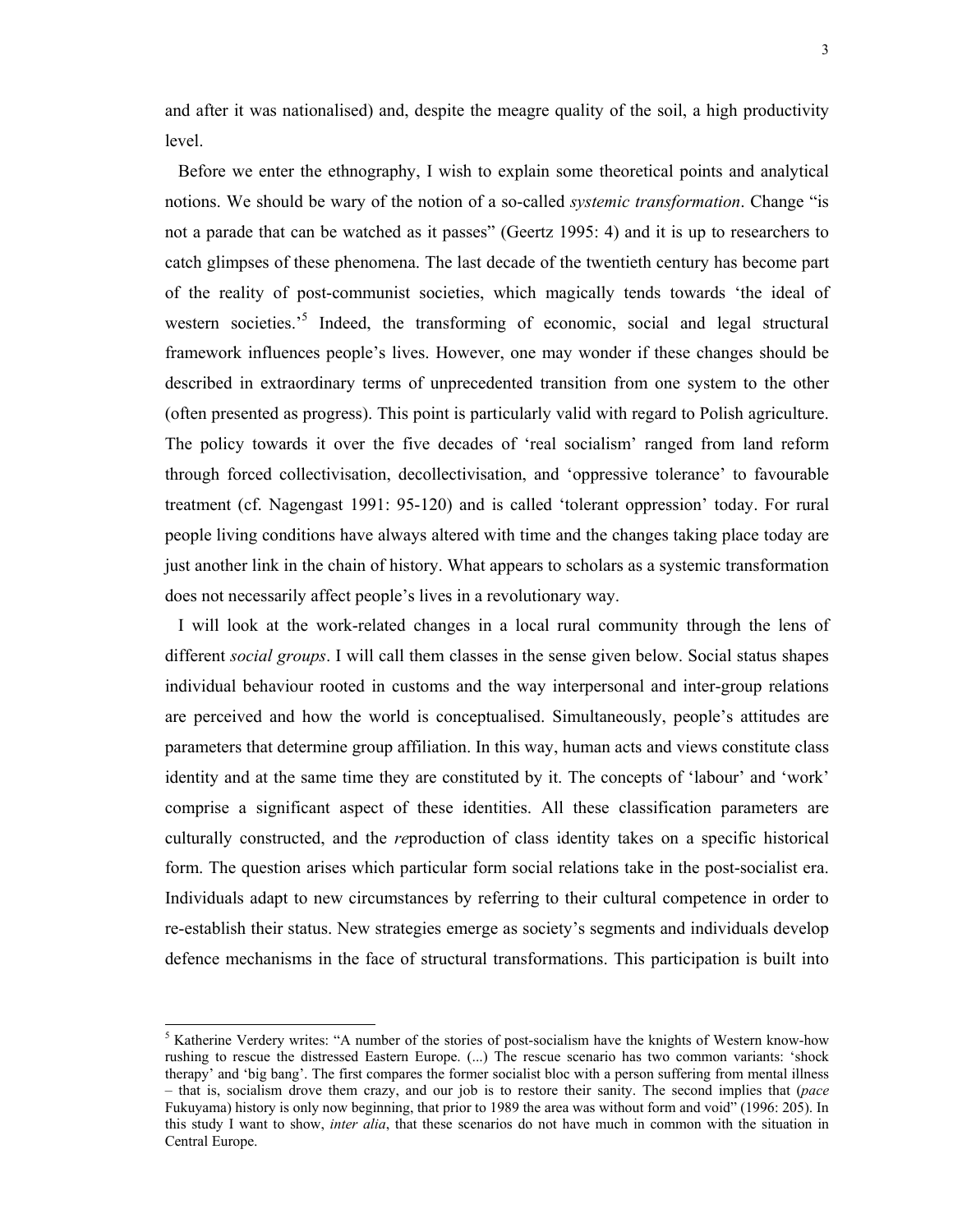everyday life and individuals permanently modify their "models [that] are made and remade through use" (Gudeman and Rivera 1990: 15).

 My usage of the notion of *class* goes beyond both traditional and modified Marxist approaches that reduce it to "job and property position (…) in the social division of labour and in the division of economic property" (Kozyr-Kowalski 1995: 334). Agricultural producers, e.g. peasants and agricultural workers, can do similar work, but have a different relationship to property. A recourse to the 'means of production' alone is too mechanistic for an anthropologist. For Wesołowski, a class division is "an unequal and conflictive distribution of property, power and knowledge in a social system" (1995: 301). All these elements are convertible and thus form the social potential of a given group of people. As Nagengast (1991: 176) observes, class is constituted by a constellation of variables such as the ownership of the means of production, knowledge, forms of symbolic, social, and economic capital as defined by Bourdieu (1990). Culture can also be a factor in this equation as class has its own identity and ethos. In the anthropological sense, class should be understood

"as a structuring of subject positions within a differentiated field of value-power  $(...)$ [It is] the structure of and physiology of space within which value-power is created and distributed. Class dynamics has to do with the flows – the production, loss, transfer, accumulation, and consumption, that is, the differential distribution – of value-power by persons situated within class spaces". (Kearney 1996: 168)

In other words, "value is unevenly distributed among different *class positions* located in a field in which values are unevenly produced, exchanged, accumulated and consumed" (Kearney 2001: 256). Value assumes a meaning similar to Bourdieu's forms of capital and covers not only the production but also the consumption of economic value and culture<sup>6</sup>. All are inevitably connected with power relations. Class relations are objective, in the sense that they exist independently of their recognition by acting people, but can serve as an identity marker. Subjective identities are culturally created and quite often function as diacritics of social belonging (Kearney 2001: 256).

 *Culture* is seen as an aspect of social action and social relations. It makes them self-evident, 'natural' and comprehensible. However, culture is also a variable that differentiates people. It comprises a field of confrontation for contesting social groups. According to Abu-Lughod, past views of culture show "the tendency toward essentialism (…) [which] tends to freeze

<sup>&</sup>lt;sup>6</sup> Kearney declares: "I prefer to speak of *generalized value*, which is comparable to Bourdieu's forms of capital. I, however, prefer *value*, since it is a more general term that does not connote any specific mode of production, as does *capital*, which is associated with capitalism. Value is also more polysemous than capital, equally at home in economics and in aesthetics and ethics." (1996: 161-162).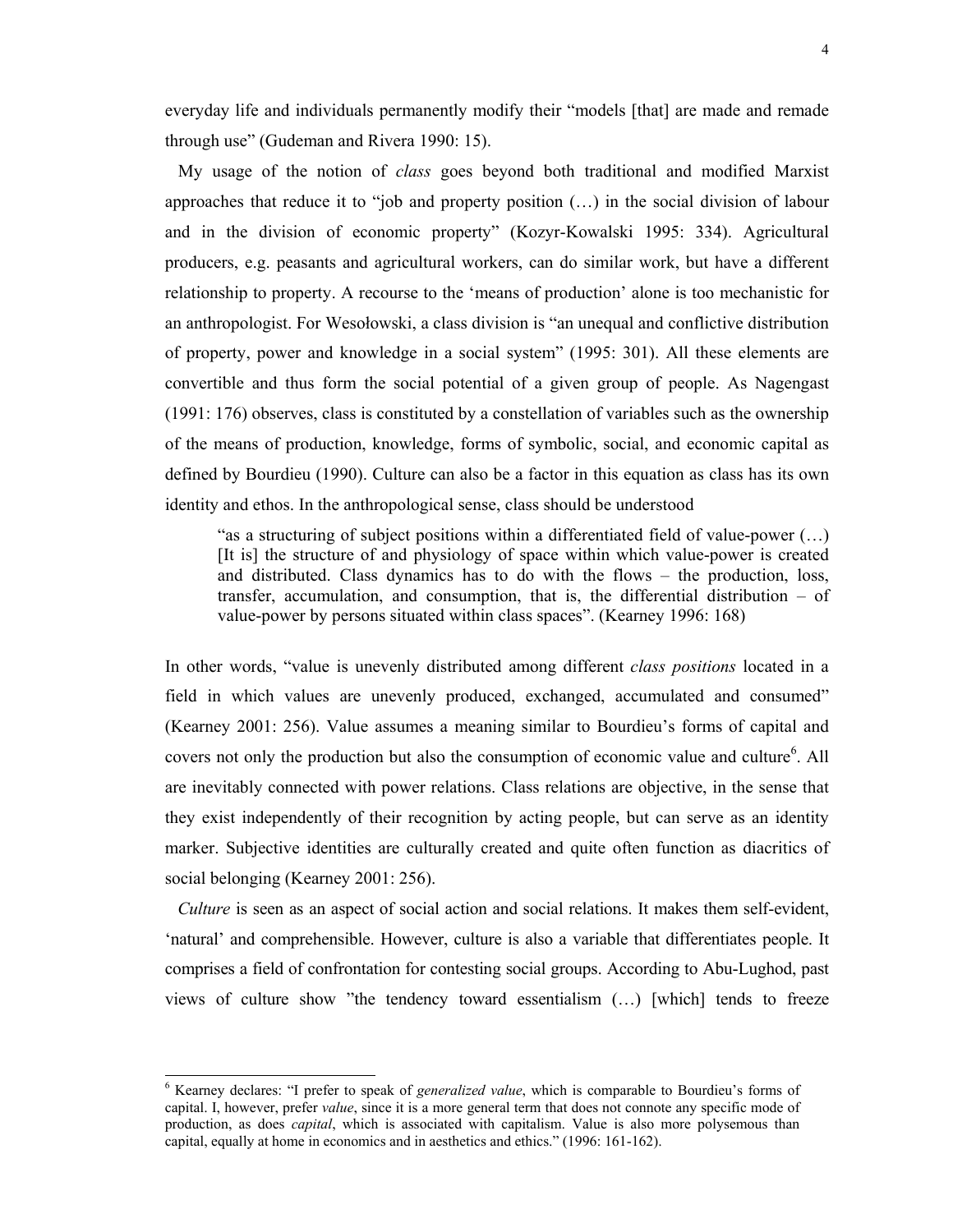differences  $(...)$  to overemphasize coherence [and] contribute to the perception of communities as bounded and discrete" (1991: 146).

 Culture, seen as a practice and simultaneously as a set of interpreted symbols, is conceptualised "as a 'field of discourse' (…) as an arena in which values, norms and patterns of meanings of cultural actors are permanently negotiated" (translation by M.B.; Schiffauer 1997: 148). Meanings are achieved and constantly transformed through daily discourses and actions, which allow us to account for both the internal dynamic of change and the logic of intercultural exchange.

 At this point the notions of culture and class intersect. They refer to the same 'reality' and when combined assume dynamic significance. Culture is an important variable conditioning social relations*,* i.e., in the process of shaping social relations "culture matters" (Sider 1986: 10). However, culture is an aspect of this social relation realised by acting people and these human actions and thoughts are what is most important for anthropologists. Wo/men in their *habitus*, to refer again to Bourdieu's notion, is what interests us. The behavioural dispositions of a person are conditioned by one's social status and simultaneously modified in practice and via practice, which then – in return – influence changes in those social relations. Ethnographic fieldwork is a method of observing people in their environment. The perception of *work*, attitudes towards it, the value assigned to this culturally defined notion, are important factors creating the network of social divisions and alliances. People identify themselves and classify others through it and are described by others in relation to, among other parameters, this socially constructed category. Now let us see, how 'work' is perceived in Dziekanowice.

### **The Actors in their Place**

l

Dziekanowice is a village located in an agricultural commune (*gmina*), Łubowo,<sup>7</sup> north-east of Poznań on the road to Gniezno. Most of the ca. 400 inhabitants are farming families, but some farm dwellers also have other ways of making a living constituting a category of 'worker-peasants'. Twenty former agricultural workers of the local state farm after its demise

<sup>&</sup>lt;sup>7</sup> The commune's territory is 113.4 square kilometers. 82.8% of it is agricultural land, 7.9% forest, 3.2% water reservoirs, 2% settlement. 70% of the active population works in agriculture. With almost 5000 inhabitants, the commune's population density is 44 persons per square kilometer, while the average for Wielkopolska voivodship is 112 persons per square kilometer. All data about Łubowo commune was obtained from the Commune's Office and is valid for 1995, unless otherwise stated.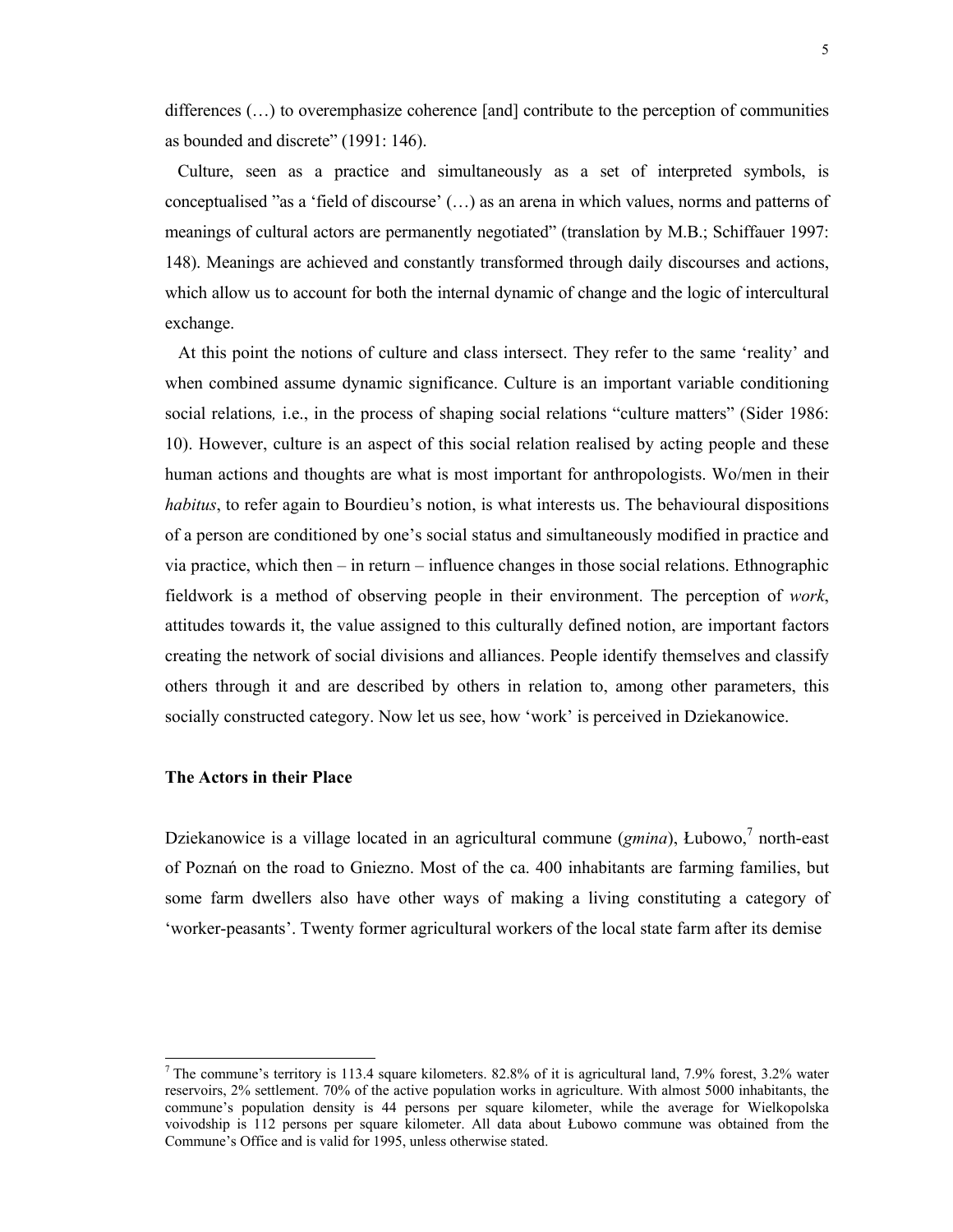were employed by the local museum<sup>8</sup> in 1994. There are also other non-agricultural workers who have been employed for years by the Museum and by other enterprises in the vicinity, in Gniezno, Fałkowo, Pobiedziska, and even Poznań. A group of local white-collar workers, comprised of administrative Museum employees, also live in Dziekanowice as well as in neighbouring Lednogóra.

 There are 46 farms larger than one hectare in Dziekanowice which cover 660 hectares of land.<sup>9</sup> An average farm comprises 14.36 hectares and some farmers also lease land in the vicinity. Nowadays farms smaller than seven or eight hectares are not considered by local people to be 'real farms' at all but represent a supplementary source of income instead. This is different for Małopolska where in the 1970s and 1980s, as Nagengast confirms, a five-hectare farm was considered big. There is also state-owned land in Dziekanowice which is administered by the Agency of Farm Property of the State Treasury. It manages the land of the former state farm of almost 380 hectares that was closed down in 1992. Part of this land is now cultivated by the Agency's commercial farm in Łubowo, whereas another portion has been sold to or leased by the farmers. The Catholic Church parish has close to 100 hectares, 88 of which were given back to it in the 1990s. It also leases land back to the production unit of the Agency in Łubowo and to local farmers. Therefore, land comprises a vital source of subsistence for many but not all families. Some work on it as hired labour, while others try to establish themselves as small entrepreneurs, craftspeople and as seasonal migrants abroad.

 Bearing in mind that all categorisation is imposed onto the reality of social life, I will describe four classes in Dziekanowice (i.e. white-collar workers, agricultural proletarians, village proletarians, and farmers) which can be distinguished by the application of the accepted criteria in my study and disclosed here through their functioning.<sup>10</sup> In the mutual perceptions of different groups of people the factor of 'work' plays a significant defining role.

<sup>&</sup>lt;sup>8</sup> Dating from the 10th century and located on an island in Lednica Lake, the ruins of a palace, chapel and other parts of a settlement comprise the Polish Piasts Museum of Lednica (the Museum hereafter), which was established in the 1970s. Two of the founders of the Polish state, Mieszko I and Bolesław the Brave, had one of their seats there. An open-air gallery is part of the Museum and presents folk architecture from Wielkopolska. The surroundings of the lake are protected through the Lednica Landscape Reserve.

<sup>&</sup>lt;sup>9</sup> Nine farms have a size of between one and two hectares, three between two to seven hectares, sixteen between seven and 15 hectares, and 18 larger than 15 hectares. Ten families officially own plots smaller than one hectare, ranging from 0.18 to 0.89 ares. The former state farm employees have five-are plots. Only some 'old' blue-collar and white-collar Museum employees do not own any land. Property relations in Dziekanowice and vicinity have changed significantly in the last decade and have become more complex (e.g., due to a common practice of leasing out land by the Agency to farmers and between farmers themselves).

 $10$  Any impression that social groups which I distinguish in my description of the community in Dziekanowice are essentialised, have fixed boundaries or that they are not internally differentiated and fluctuating, are incurred by the limited space available that prevents this ethnography to be more detailed and nuanced.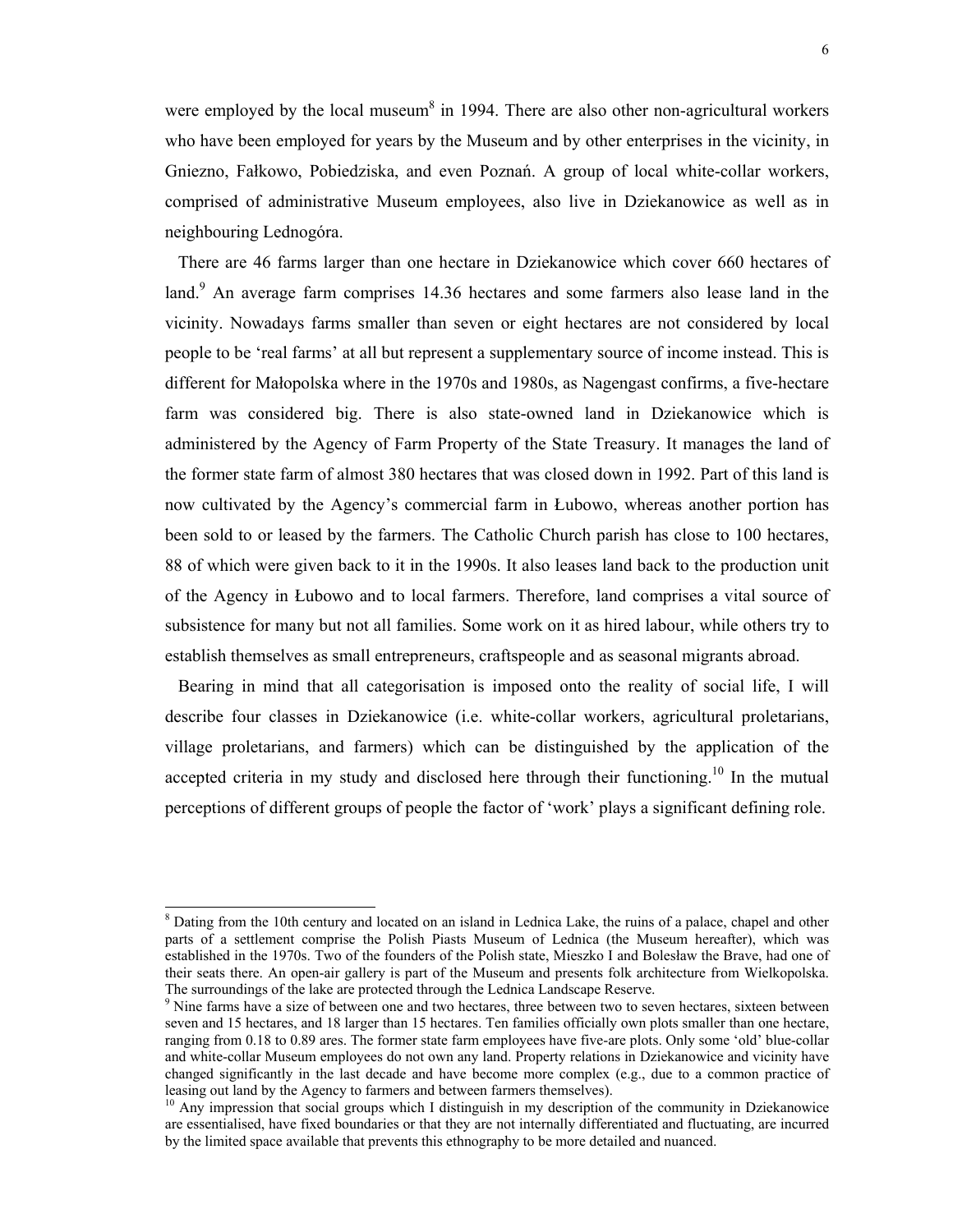# *White-Collar Workers*

 $\overline{a}$ 

This large group<sup>11</sup> is not indigenous to the village but some of its members have settled in Dziekanowice or its vicinity since they have been employed by the Museum. Many commute from Poznań. Their education, the social milieu they come from, the values they profess, the disdainful attitude they have towards manual museum workers, and their social and economic positions contribute to the creation of this class. Local people who do not work in this institution are ambivalent towards it. They admit the importance of "culture and history", but it is beyond their imagination that "the state can afford so much money for such fancy things in a period when millions live in poverty" – as *pani*12 Piatek, a medium-size farm *gospodyni* (landlady), told me in 1995.

 White-collar Museum employees retort that villagers do not appreciate what this institution has done for Dziekanowice, starting with an overhaul of a building containing a room for public meetings, the reconstruction of a statue of Saint Benon and the renovation of paintings in the church building. The Museum attracts tourists and employs many villagers. The life of white-collar workers is restricted to their own circle and social peers. Their presence was reflected in the election results through the centrist Freedom Party, considered representative of the intelligentsia, which gained more votes in the Lednogóra district containing Dziekanowice than the other three districts of the Łubowo commune.<sup>13</sup> In the local elementary school, the children of the white-collar workers are nicknamed 'relics' (*zabytki*). In turn, they call the local people literally 'aborigines' (*aborygeni*), a word which in Polish may also evoke pejorative associations.

 Economic and social as well as political power favours white-collar workers in relation to hired workers. Contact of the former with the local community is rare and mostly restricted to the workplace. Manual workers are subordinated to managers and pen pushers within the framework of hierarchical dependencies. They have to obey their orders and be decent recruits if they want to keep their job. The threat of rationalisation disciplines people and causes them to compete for positions. Bad behaviour, such as drinking in the workplace or stealing, is immediately punished by dismissal. The social hierarchy enables those in power to take advantage of their position. If they need a service of some kind, for example free car repairs in an unofficial garage run by a blue-collar employee, they will use it. 'Payment' is

<sup>&</sup>lt;sup>11</sup> In the mid-1990s the Museum employed almost 90 (sic!) people, half of which were white-collar workers who did not perform any manual work. The number of employees fluctuates seasonally, but as I learned in the summer 2003, there were still close to 90 people on the payroll.

<sup>12</sup> *Pani* is the Polish form of addressing women with whom one is not in close relations. *Pan* is the form men are  $\frac{1}{2}$  and roush form<br>politely addressed with.

<sup>13</sup> In 1993, for instance, gained in Lednogóra district almost twice as many votes than in the other district in the commune: 11 percent to 4.9-7.4 percent, respectively.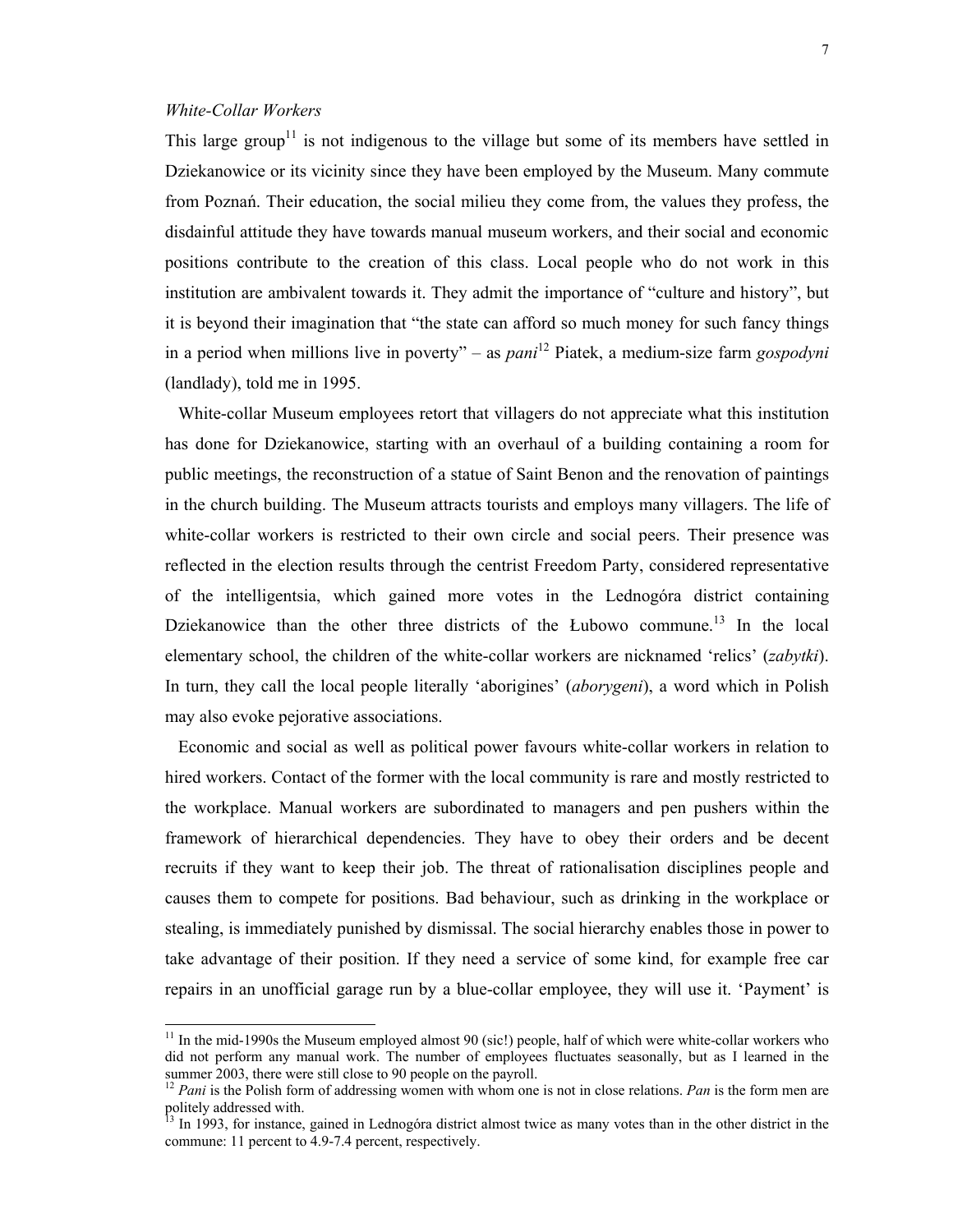traditionally made in kind and money does not have to be involved. The unspoken rule of this sort of transaction is: 'I do you a favour and you will repay it one way or another' (by treating me favourably in the workplace, by extending my contract, by assigning me easier tasks, by giving a job to my child, etc.). Salaries are granted, in the last instance, by the state and taxpayers, but it is the local power holders that distribute the money.

 Managers make use of their cultural and social capital. This kind of relationship is not new to the Polish countryside and miraculously even perpetuates the pre-war one between the powerful and the dominated that also continued under socialism. Good relations with top management can mean a job in the long run for other family members in this lucrative institution or a license for any minor commercial activity associated with the Museum for tourists. Additionally, there are whole 'clans' working in or around the Museum. For example, involving rural proletarians and not family members of farmers has become a semiofficial policy of the Museum management. It is legitimised by the need of helping the poorer and helpless, but also involves cultural conceptions about who is fit for a job in which someone gives orders and others who have to take and follow them. As a result, traditionally independent peasants are not considered suitable for such dealings.

 Office work is not highly esteemed by the village residents; it is 'artificial' and overpaid. Most of those who work physically for a living consider the high incomes (by local standards) of the top administrators as unmerited and merely legitimised by the unfair power structure that has become especially acute after 1989. 'They' are part of 'the system' that underestimates physical toil and privileges those who, in Ula's words (one of my best informants), "do nothing but sit in their offices and drink coffee" and have secured their standing only through "connections (*znajomości*) up there." The Museum as well as the state farm existed under communism, but income disparity was not as pronounced as it is today. The physical toil of workers was, in the villagers' opinion, more appreciated.

 The white-collar workers' self-perception is in inverse proportion to that of the commoners: they think that their salaries do not do justice to the merit of their jobs. In comparison to the revenues of successful farmers or many townspeople they consider themselves underpaid. Some of them try to increase their incomes by engaging in additional activities. Research grants, financed from beyond represent a steady flow of money, i.e. voivodship<sup>14</sup> office in Poznań, have not become uncommon. In the last three years two employees have completed their doctoral dissertations, events without precedence in the history of the institution. The

<sup>&</sup>lt;sup>14</sup> Poland is divided into 16 voivodships (in Polish *województwo*), i.e. administrative provinces. Poznań is the capital of *województwo wielkopolskie* (Great Poland voivodship).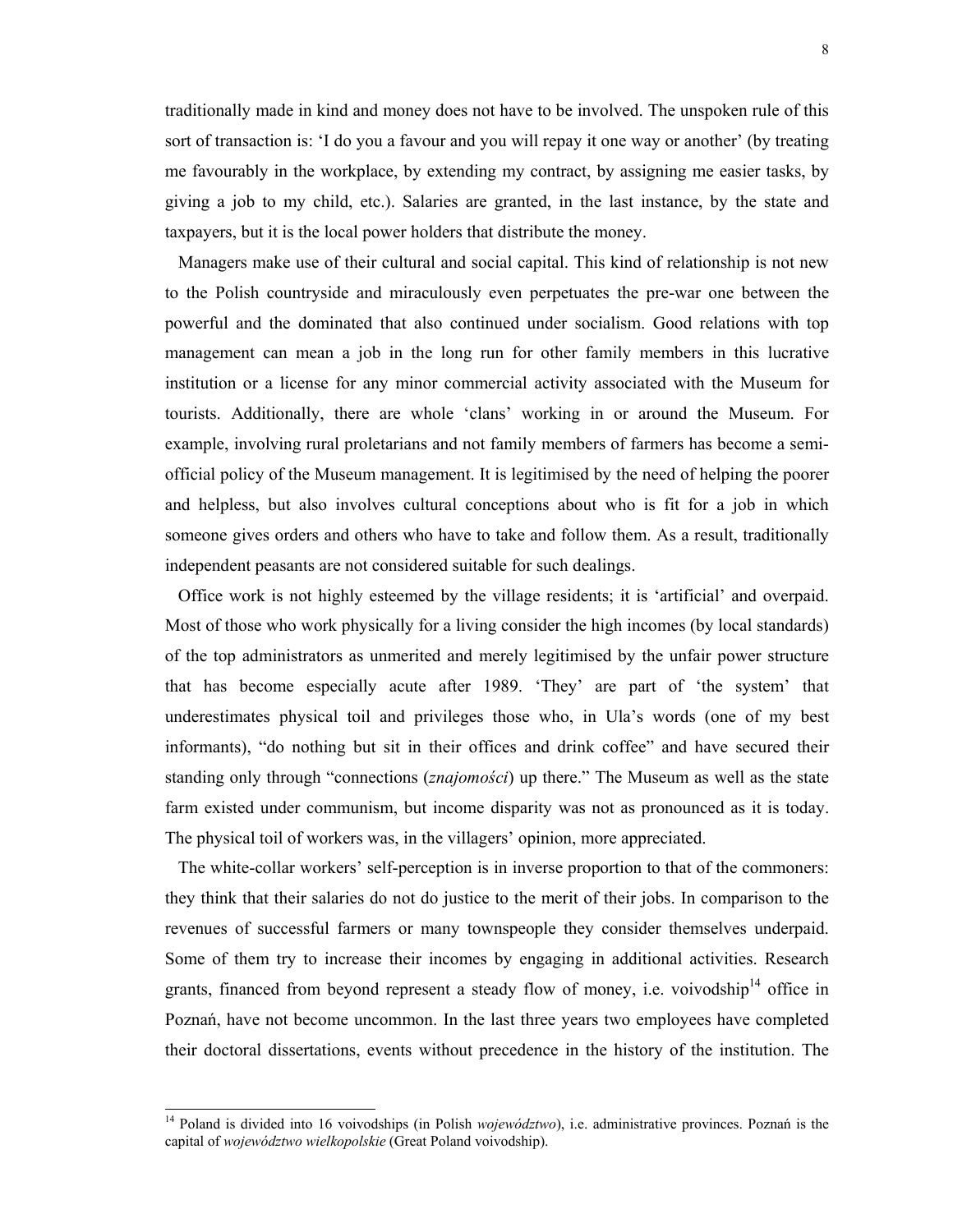degree, besides providing esteem, also grants an increase in the regular monthly salary. However, having secure jobs, they are generally inactive and unwilling to change their attitude towards work. They believe education itself should grant steady, in this case even rusticallyflavoured, employment. Their daily routine has a rather unhurried pace.

 'Job position nomenclature' is so rooted in their minds that they perceive ample office employment as 'natural' and the slow pace of work as given. Virtually nothing has changed in these culturally legitimised images. Nevertheless, the intelligentsia in Dziekanowice feels alienated and underestimated in relation to the commune's wielders of power and rising new rich. The new system of *nomenklatura* of *nouveaux riches* and administrators is still taking shape, in front of which they feel powerless and degraded. I was even told that one member of the Commune's Council who works in the Museum and for ecological reasons has opposed the development of the poultry farm in the village, was threatened by suspicious 'men in black' driving a Mercedes. He abandoned his opposition.

# *Agricultural Proletarians*

A second distinct group is comprised of the *agricultural proletarians*, i.e. former state farm workers, some of them now employed by the Museum. They joined a few other workers who had been employed by the latter for several years. Although there was a limited exchange of workers between the state farm and the Museum, the two fractions differed. The families of agricultural workers, altogether around thirty individuals, live in a separate part of the village adjacent to the grange buildings called *Brooklyn* in local folklore. The four blocks of apartments in which they live are separated by a solid wall and a wrought iron gate from a 'palace,' a park, and the farm yard and buildings of the former state farm, today the seat of the Museum administration.

 The agricultural workforce in the Dziekanowice estate has existed for decades. Nationalisation and the distribution of land in 1945 did not in fact change the situation since shortly after this, the land was partly collectivised and then, in the 1960s, the state farm was established. However, its staff was not stable. When it was dismantled in 1994, most workers were outsiders, mainly from the surrounding areas. State farms attracted people with free accommodation and quotas of potatoes, milk and grain. Interestingly enough, the latter, called *deputat*, was an in-kind payment; a tradition which reaches back to pre-capitalist times and that was continued by the socialist state. The core of the workforce comprised pre-war rural proletarians and, in popular opinion, all those unfit for better jobs. In the 1980s most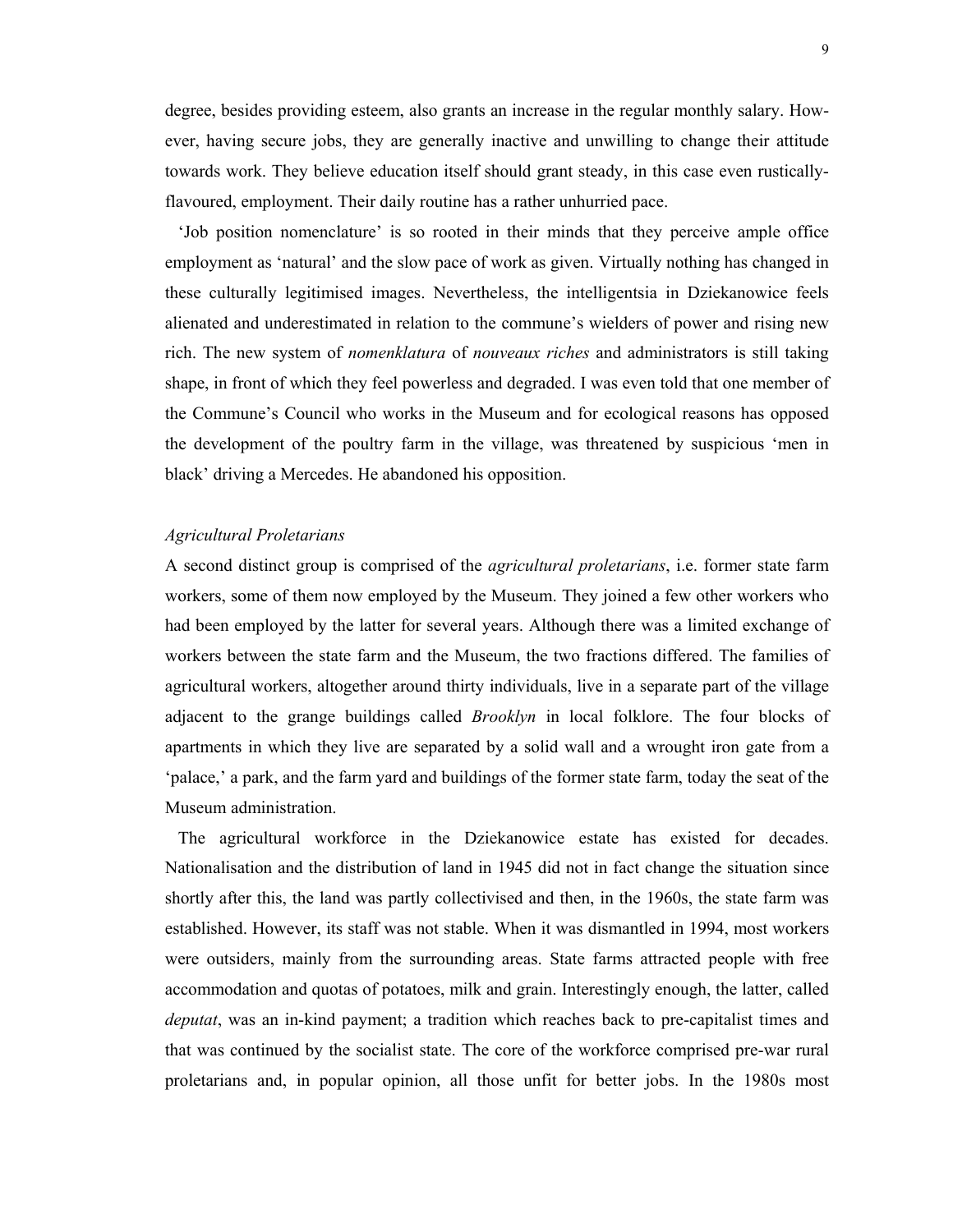agricultural workers were satisfied with their jobs and their overall situation in life. After the dissolution of the state farm system, the economic situation of agricultural workers declined rapidly and in 1992 they were only earning half of the average national income (Domański 1995: 376). Rural areas are affected by a very high rate of unemployment.<sup>15</sup> Thanks to the Museum, workers in Dziekanowice have not been adversely affected.

 The education of the elderly is mostly elementary. Only some are skilled workers. The younger generation has acquired some skills such as painting, carpentry, or mechanics. Only rarely are they high-school educated technicians. Nevertheless, the younger generation's career paths have been varied. The educated tend to leave their village either through marriage or by taking up a job elsewhere. Marriages are concluded among people of similar social backgrounds, i.e. within the agricultural workers' group or with manual workers employed outside the village. Often young couples of this sort remain unemployed for years and it is probably here that we witness the birth of permanent poverty.

 Very few partners come from the families of farmers, normally only those who were the beneficiaries of the land reform in the 1940s, i.e. who have rural proletarian roots. I have never heard of a single marriage between an agricultural worker and a 'traditional' peasant.

 The older generation that used to work on the state farms under socialism relies today on its pensions. In the 1990s, the state implemented programmes that enabled many to secure early retirement benefits to help them reach the regular retirement age without making a claim for unemployment insurance. Together with those receiving disability benefits, they compose a large group of people not considered unemployed, but still dependent on state aid. Officially, they are no longer on the job market. However, not everyone has taken full advantage of retiring early. Jakub,<sup>16</sup> for example, works as a stoker. He was on temporary disability for three years and could have produced the documents granting him early retirement, but failed to do so. Therefore, outside of the heating season, he receives unemployment benefits, the socalled *kuroniówka*17 and does nothing for most of the year but wander around and help his brother-in-law on his farm from time to time.

 For twenty former state farm workers, the job offer from the Museum was a blessing. The distillery manager had encouraged them to establish an agricultural enterprise, but in his opinion, being accustomed to obtaining everything from the state, they were waiting for

<sup>&</sup>lt;sup>15</sup> In the fall of 1996, 1.126 million rural inhabitants were unemployed (43% of all unemployed). The Polish Employment Office estimates that hidden unemployment in rural areas amounts to 0.6-0.9 million. After years of improvement, the situation started to worsen at the beginning of the new millennium and today (mid-2003) unemployment has reached more than 18%.

<sup>&</sup>lt;sup>16</sup> I use first names or nicknames to identify people.

<sup>&</sup>lt;sup>17</sup> This folk term comes from the name of Jacek Kuroń, an anti-Communist dissident and the Minister for Social Affairs in the first non-communist government in 1989 under which unemployment benefits were introduced.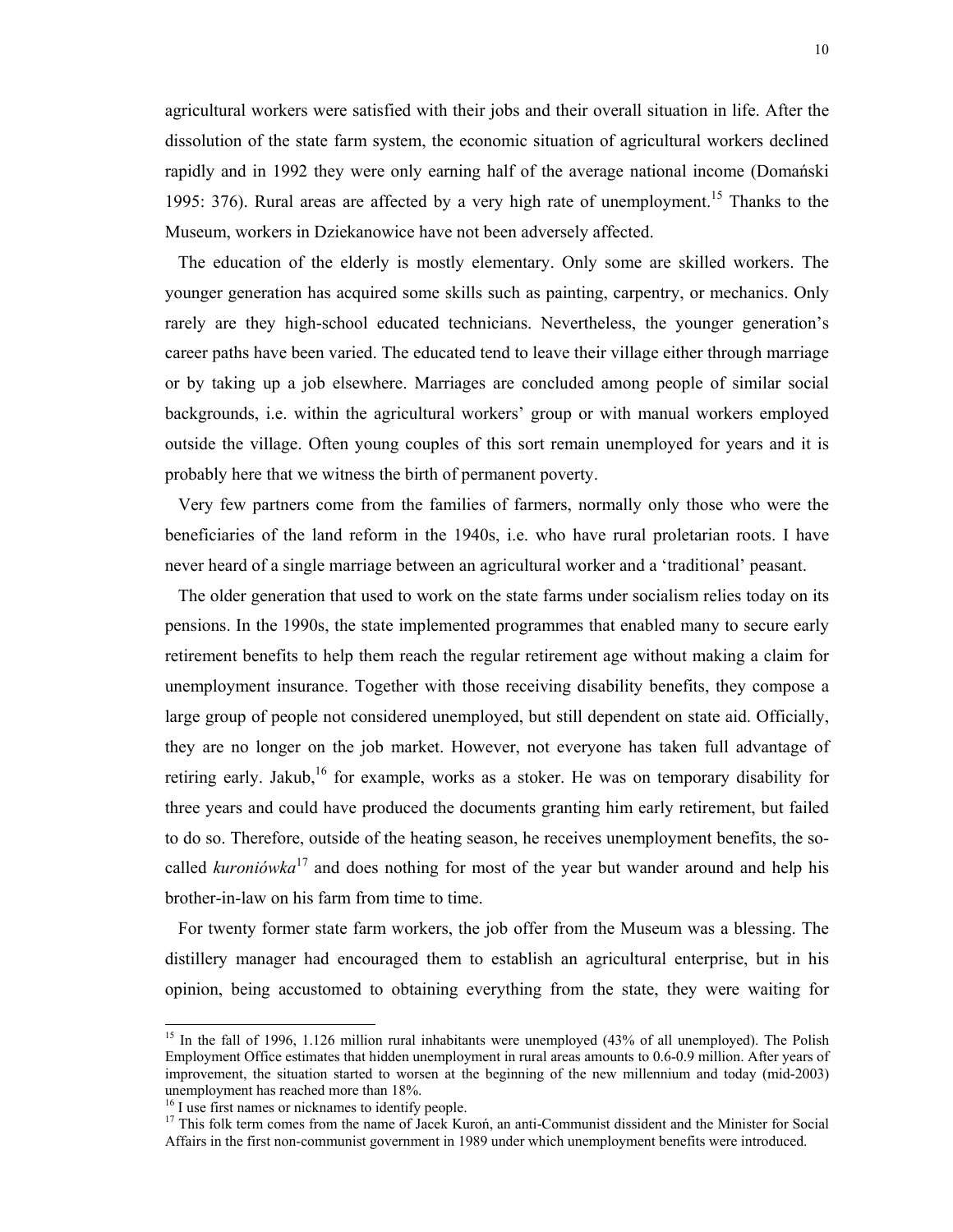manna from heaven. "They did nothing for so many years, so what can they do now?" Actually, they still do what they used to do and are in a similar way still dependent on the state. Agricultural proletarians remain hired labourers, but the character of their job has changed. In general, their work is much easier. Many have become security guards and others perform the manual labour necessary for maintaining and running the Museum, the ethnographic park and the landscape reserve. Job security, however, has decreased. In the past, people could easily find a job on a state farm. Keeping it was taken for granted. Today, they have to 'behave' in order to hold on to their position. Drinking alcohol at work, quite common in the past, is strictly forbidden. Old age, early retirement and job losses are the reasons that today only a quarter of the persons 'inherited' from the state farm still work for the Museum. Satisfied with their relatively fortunate fate, they complain that *deputat* privileges have stopped and that they have been forced to give in and pay rent for their apartments.<sup>18</sup>

 The state farm, a vast resource of scarcely guarded agricultural products that one could easily "take home," no longer exists. The socialist state also extended *deputat* obligations for occasional free holidays to children and adults, for excursions and the organisation of cultural events, such as harvest festivals. All of them are gone, and therefore "it was better under communism," *za komuny było lepiej*.

 Several persons have been 'forced' to find employment with local farmers, which is considered a last resort. Farmers are called slutters (*babole*) 19 and workers "don't want to serve *babole*." Commenting on the situation of a young man that used to work in the Lednogóra distillery who now works with the local chicken farm owner, one of the manual labourers said: "It is preposterous! What does it mean that he has to work there? Are pre-war times coming back? Nothing compares to a job in a state enterprise." The low prestige of work on a private farm may be correlated with the low wages one receives there which, in the summer of 1996 amounted to 2.5 zlotys per hour, and by the end of 1999 3.5 zlotys which is

1

<sup>&</sup>lt;sup>18</sup> The previously free apartments have had to be bought by their tenants. The prices were very low by Polish standards. For each year one had worked on the state farm, a 4% reduction in price was offered. For example, a worker employed on the farm in 1970 had to pay 540 zlotys (then \$191) in 1991 for a steam-heated apartment with two rooms, kitchen, bathroom and hallway. In mid-2003 the exchange rate is 3.7 zlotys to the US dollar and 4.3 zlotys to the euro. An average salary in the state sector before taxation was about 900 zlotys in 1996, and 2,300 zlotys in 2003.

<sup>&</sup>lt;sup>19</sup> It is difficult to translate the slang word *babole* into English. I opt for 'slutters', and I owe this apt term to Carole Nagengast. It seems to capture the deep meaning of this colloquialism very well through the inherent association of such words as 'slut', 'sluttish' and 'sloven'. See: *The New Lexicon. Webster's Encyclopedic Dictionary of the English Language*, New York: Lexicon Publications 1990. It states: "*slut*, a dirty, slovenly women…"; "*sluttish*, characteristic of a slut; (of a women) very dirtily and untidy dressed"; and, "*sloven*, a person, who is habitually untidy in appearance, slipshod or lazy in his work and mental outlook, and dirty in his habits" (p. 936).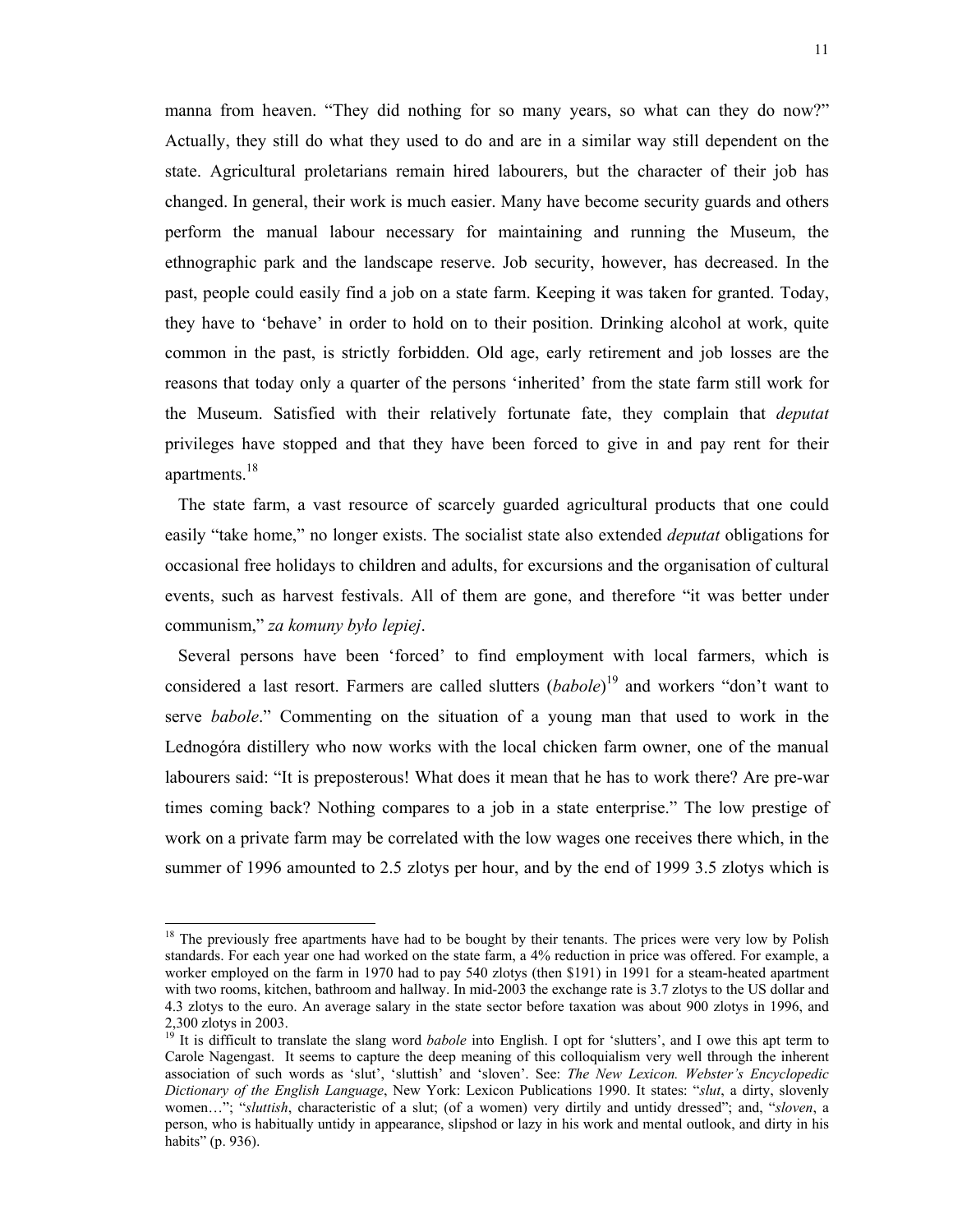extremely little even by Polish standards. In any event, it seems that social perceptions play a crucial role. Rural proletarians have developed a strong feeling of independence from private employers of any type and the state functioned as an abstract and exclusive employer.

Under socialism, labour was not only commodified, $2<sup>0</sup>$  but also depersonalised. Today this process has been disturbed by the return of job relationships in which direct personal interaction is involved. Employers are real people living in the same community. It is emotionally hard to sell labour to individuals considered *babole* who now control work contracts. For rural proletarians it is like selling a part of their soul, not just a commodity. Rooted in social relations, this feeling of degradation is supplemented by unfavourable work conditions. Low salaries are combined with the minimum payment towards social insurance that will result in lower retirement benefits. I was told that one of the two main private employers in Dziekanowice, Paweł, a chicken farm owner, even deducts social security payments from workers' salaries. Work there is strenuous and the people employed there "have to drink coffee while running." "How is it possible that people cannot even have a coffee break and drink in quiet, but only work, work and work?", asks Jakub. Agata, Jakub's wife, says that she does not want to work there since she "can't stand the foul air which prevails there." So she works with a more appreciated employer, Rysiek.

 Rysiek is a greenhouse and vegetable garden owner and his attitude towards his employees is "more humane." He and his wife allow breaks and even prepare free coffee and tea for those employed. This attitude retains a feature of traditional relations in which a person to whom one offers his labour repays in kind and kindness. This habit of offering free drinks was also practiced on the state farm, especially during harvest season. Labour is paid for in a monetary transaction, but elements of the customary behaviour sustaining non-commodified relations augment the value of work relations.

 Some work is *na czarno* (literally 'on the black'). After an initial period of 'wild' service practices in the first half of the 1990s, administrative controls have reduced illegal employment. Previously, workers were simply recruited for separate tasks without being formally hired or insured. This also happens today, particularly during seasons of intense work, but the two private employers and producers of capital mentioned prefer to use a permanent workforce which they hire officially. Seasonal employment incidentally occurs at bigger farms in the summer, but it is much less widespread than one might expect.

 $^{20}$  I follow Martha Lampland in her understanding of commodification of labour. It is "the conflation of labour's objectification in particular acts of production with it more general status as the source and arbiter of value…" (1995: 11). This emphasises "the strange parallel of labour acquiring a concrete, physical character while it takes on the general or dominant role in structuring social action and creating cultural value" (ibid.).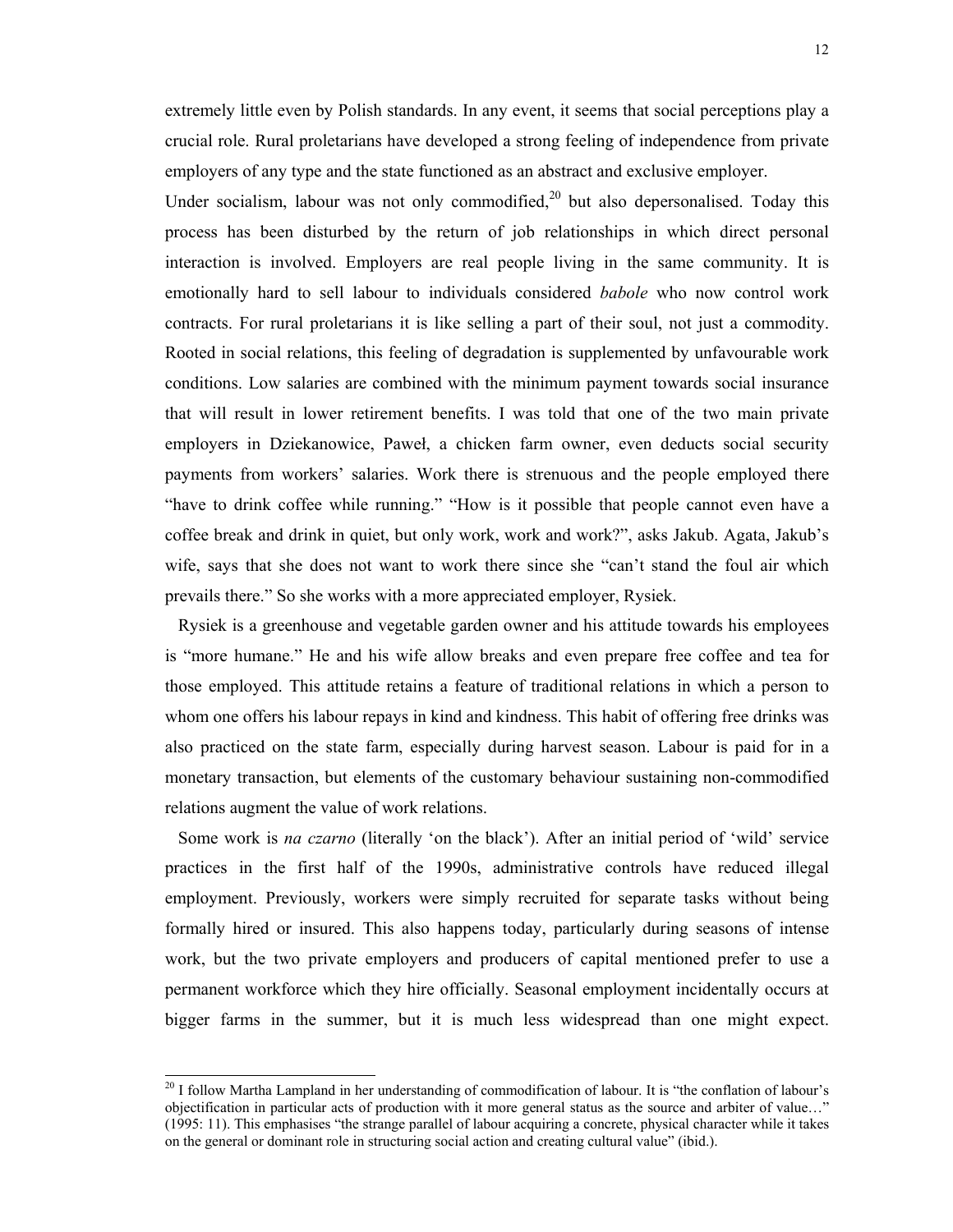Agricultural proletarians are reluctant to go there and farmers equipped with machinery prefer to rely on each other's help. In fact, agricultural proletarians do not enjoy a highbrow opinion among the other villagers.

 Talking about the younger generation of agricultural proletarians, Sławek, an outsider who married into a peasant family from the village and whose wife works at the Museum, described them simply as "lazy and unable to learn." They would all end up badly. He states:

> Instead of working in the summer for the farmers, when there is high demand for it, they prefer to lean up against the walls and leave their bootmarks on them. They could have earned some money and bought some jeans, but no, they prefer to do nothing and rely on their parents. They will barely complete their schooling and that's it.

There are a few women who have taken up a job with Rysiek or Paweł. "They", Sławek continued, "immediately bought better clothes, changed their hairstyle, started wearing earrings and now look different."

 Completing vocational education in Dziekanowice does not secure people any jobs. The policy of the Museum for taking on board former state farm workers is not necessarily extended to their offspring. Left to their own fate, they have been hit by high unemployment. Of the unmarried youth eligible to work, only two are employed. Hanging around has become a new lifestyle recalling, incidentally, a habit of many urban underclass youth.

 One of the families living in the apartment blocks, the Stachuras, managed to establish themselves as private entrepreneurs. As a former state farm worker the husband works in the Museum, while his wife, a former store employee in Dziekanowice that belonged to the Production Cooperative (*Spółdzielnia Produkcyjna*) in Fałkowo, enfranchised herself and has become an owner of a store. In fact, the whole family, the couple and the two sons, is involved in running the shop, whose profitability is meagre due to the limited number of customers in a favourable good financial position. One of the sons once attempted to work in a carpentry enterprise, but quit the following day, because "he won't toil and moil for five hundred zlotys [a month] and let anybody yell at him for that amount of money," as his mother explained. He also went to Düsseldorf in Germany to work in construction for a short time. "He was there briefly since the work was hard for a young man and he is only twentythree years old." Whether this behaviour is a matter of perceived weakness or pride remains unclear. Recently, however, the carpenter has found another job and the other son, after returning from the military service, is employed by the Museum.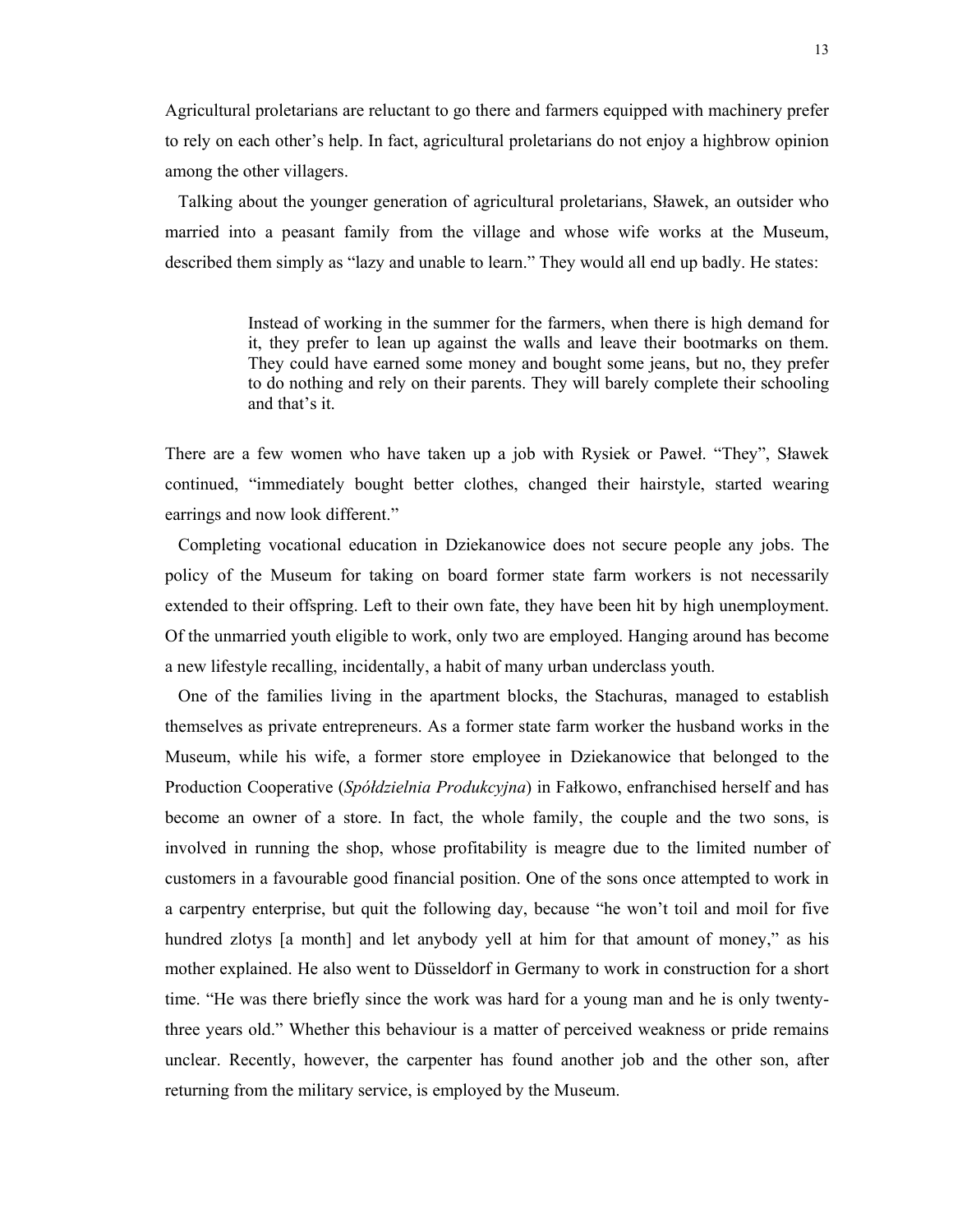### *Village Proletarians*

The economic status of affluent agricultural workers does not differ from members of the *village proletariat*, among whom many have their origins in the first group. They own small houses or live in apartments bought from the community. Their main source of income used to come from their employment in state and private companies. In short, they are part of the rural working class. Some of them work at the Museum, others commute to work outside Dziekanowice, some have retired, and some receive disability pensions or unemployment benefits. Most of them have small garden plots. They have various ways of supplementing their main income. This can be seasonal labour at one of the farms in the vicinity, sometimes done in return for borrowing the equipment of a farmer. Many offer services according to their skills as carpenters, bricklayers or blacksmiths without declaring their activity. Two persons from this class used to work abroad. One is a man who works at the Museum and asked for an unpaid leave. This was granted thanks to his long-standing good relations with the management. The other started his career as a worker abroad in the 1980s and later worked illegally with the same employer. Thanks to this work, he was able to build a house, furnish it, and support his family. Recently his migrant career was stopped, according to popular opinion, due to the so-called *niedźwiadek* ('teddy'), i.e. a stamp banning him from entering Germany that was put in his passports. Most village proletarians have skilled worker's qualifications and their teenagers go to vocational high schools. The social background of the group is diverse and comprises individuals who are agricultural workers, industrial workers, and even children of farmers. It happens that people of this kind stay with their parents who still work on their farms. Village proletarians share a distinct ethos and resourcefulness.

 One of the families, the Kostrzewas, offers a spectacular example of the multiplicity of ways by which people pursue a living in the post-1989 situation. Besides a small plot of land, the husband manages an apiary, sells honey, and offers tailoring services. The wife runs a *klub* in which public gatherings are held and young visitors sometimes spend their evenings. In the early 1990s she sold some beverages and cookies, but business was slow. However, she increased and diversified her selection and most people now buy goods like groceries, household cleaning agents, etc. from her. Moreover, her two daughters were involved in an 'Amway' network which sells cleaning agents. The older daughter was engaged in a typical investment pyramid ran by the Austrian company 'Global,' which lured people with easy and quick profits. She dropped it quickly. Both of them still work for a French company, sewing car seat covers in Gniezno. Their salaries are relatively good by local standards.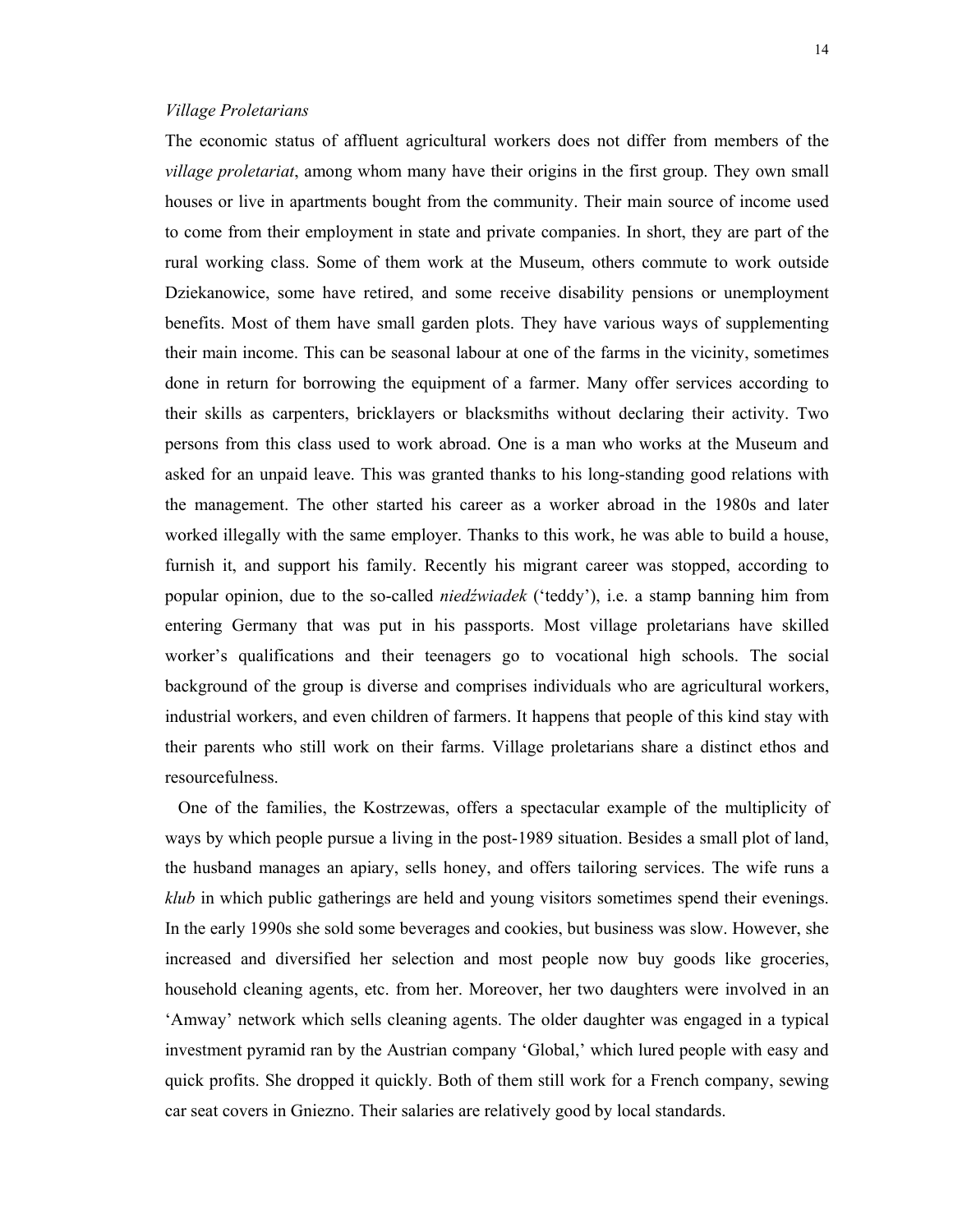Not every activity in Dziekanowice is official and some favour 'black' labour. An unregistered blacksmith continues to offer his services. Two local car specialists repair vehicles in the vicinity. Unemployed and disabled pensioners eagerly demonstrate what good professionals they are, when they have the opportunity to work. Quite a few are employed by local agricultural entrepreneurs. Adam is a good example of a person that represents this ethos appreciated in the community. The son of a single mother was trained as a carpenter at a vocational school. Today he commutes to work in the private carpentry enterprise in Gniezno and has additionally opened his own shop at his mother's and uncle's house where he works on weekends and afternoons. His determination is highly valued by the villagers and is contrasted to the young Stachura mentioned above, with whom, by the way, Adam attended high school. To the village, both men embody different traditions and mentalities: 'post-statefarm' and villager, or in keeping with the terms used here: agricultural proletariat and village proletariat. This very much matters to Dziekanowicians.

 Changing living conditions have forced people to pursue new forms of activity. The idea is to multiply resources: hired work, retirement or disability pensions, unemployment benefits, a small plot of land and, in some cases, incomes from private activities, both legal and illegal. Hired work for a state-run company and a small plot of land, which secured subsistence under the old system, is not enough today. Many have decided to do things they would hardly have done in the past, e.g. work for the farmers. The number of village proletarians' ventures is limited by the meagre amount of capital at their disposal. Accordingly, very small and scarcely profitable businesses prevail. Although several members of this class are doing relatively well, others are poverty-stricken and move towards the stereotypic image of agricultural proletarians. Their self-perception and the reality of being the losers in the new system, have given rise to an ideological community which fortifies resignation. Together they form a more general class of *rural proletarians*.

## *Farmers*

The fact of having farmland distinguishes *farmers* from other classes in the classic sense. Managing the farm is a profession that defines everyday discourses, establishes fields of shared meanings and interests, creates a feeling of community, and defines relations with other people. Awareness of class solidarity also plays an important role. In this sense they even fit Marx's quite rigorous definition. Peasants live "under economic conditions of existence that divide their mode of life, their interests and their culture from those of the other classes, and put them in hostile opposition to the latter..." (Marx 1957: 109). Therefore,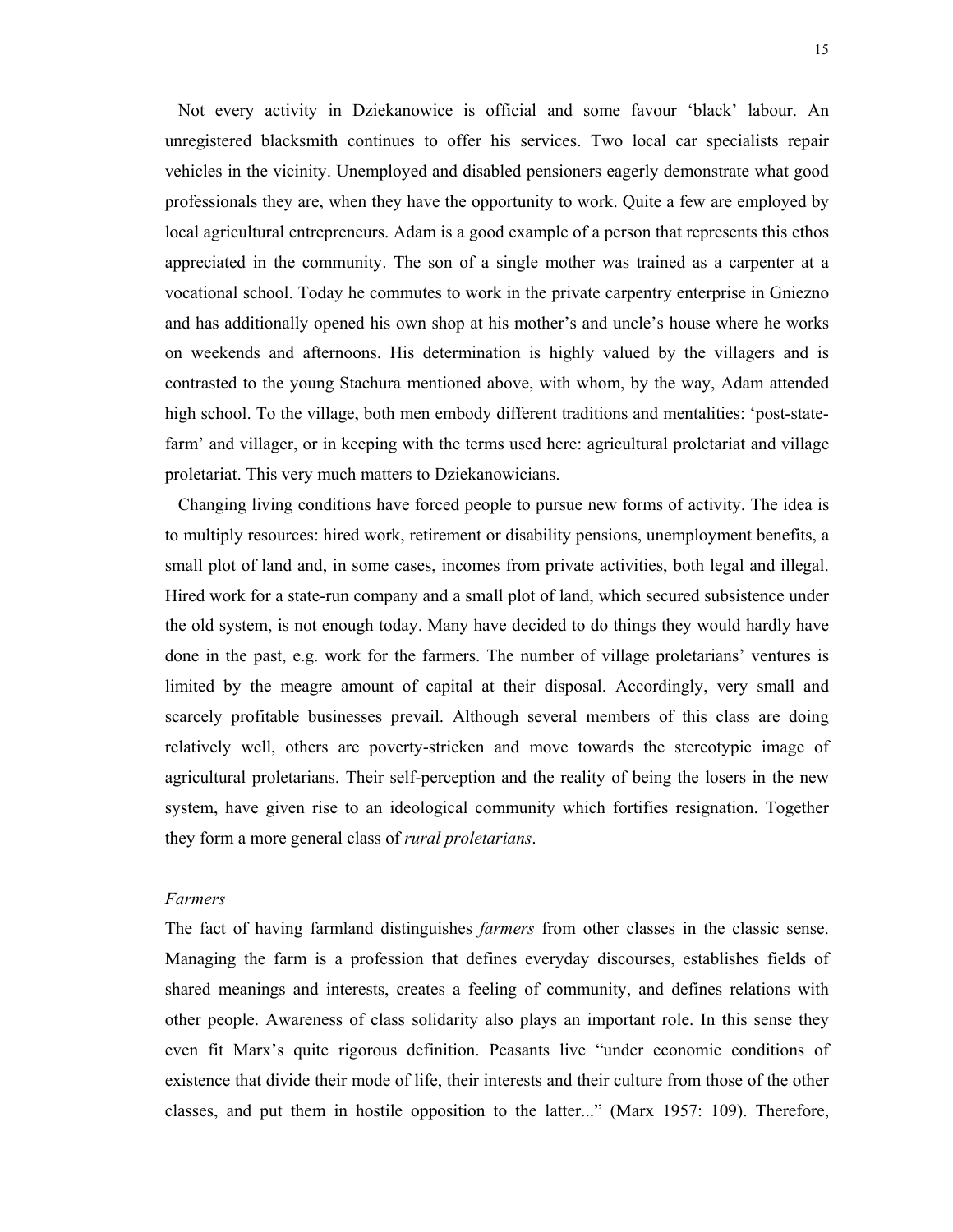16

despite internal divisions, farmers have their own class-consciousness that translates into political preferences and most of them vote for the Polish Peasant Party.

 Obviously, today's farmers are not peasants in the traditional sense. They are involved in an economic and social system completely different from feudal or pre-capitalist economies and do not practice subsistence economy as defined by Chayanov (1923). Nagengast (1991: 151- 155) showed the inadequacy of Chayanov's model with regard to Polish farmers during the communist period. Today farmers participate in the process through which the "marketing system penetrate[s] into the community, and transform[s] all relations into single-interest relations of individuals with goods for sale" (Wolf 1966: 48). Yet, I do not share Pine's diagnosis that "rural Poles may turn inward again, relying more and more on production for subsistence, and looking increasingly to village-based ties of kinship and neighbourhood to provide a safety net in times of deprivation" (1993: 240). This is not the case, at least in Dziekanowice, where agricultural production goes to the market in the form of grain, pigs, eggs, chickens, vegetables and fruits.

 In relation to the other classes, farmers can be also distinguished by their ethos. One can understand an ethos as "a moral commitment of an individual that is anchored in the sphere of customs of a given community and actually affects his/her economic and professional activity" (Fedyszak-Radziejowska 1995: 179). I see this category as empirically based and not just confined to the economic aspect of life but also encapsulating behaviour such as marriage patterns, political views, educational aspirations, social ties, everyday habits, work ethic, and last but not least, perception of labour. A specific attitude to the structural changes in the 1990s differentiates farmers very conspicuously. This means that the ethos of various fractions within this class is evolving in divergent directions according to divisions related to their economic position. At the same time, farmers are to a certain degree defined, together with other forms of social and symbolic capital, by the ethos previously shared by members of this group of origin. The category of ethos appears to be a part of the cultural capital.

 'Real peasants,' a native category used by farmers, never pay by credit in the shop, do not rely on social welfare and are opposed to the generous policies of the state towards 'lousy people.' Farmers rely on their own hard work and believe that everything they have, they owe to their own sweat. They never or rarely get drunk, particularly in public. If they do, they drink vodka, but never the cheap apple wine often drunk by *buraki* (literally 'chards,' but having very pejorative overtones), men from the former state farm. 'Real' farmers will only drink in the company of their equals and never in such a way as to feel ashamed the next day. The education of farmers in Dziekanowice varies from the elementary to the university level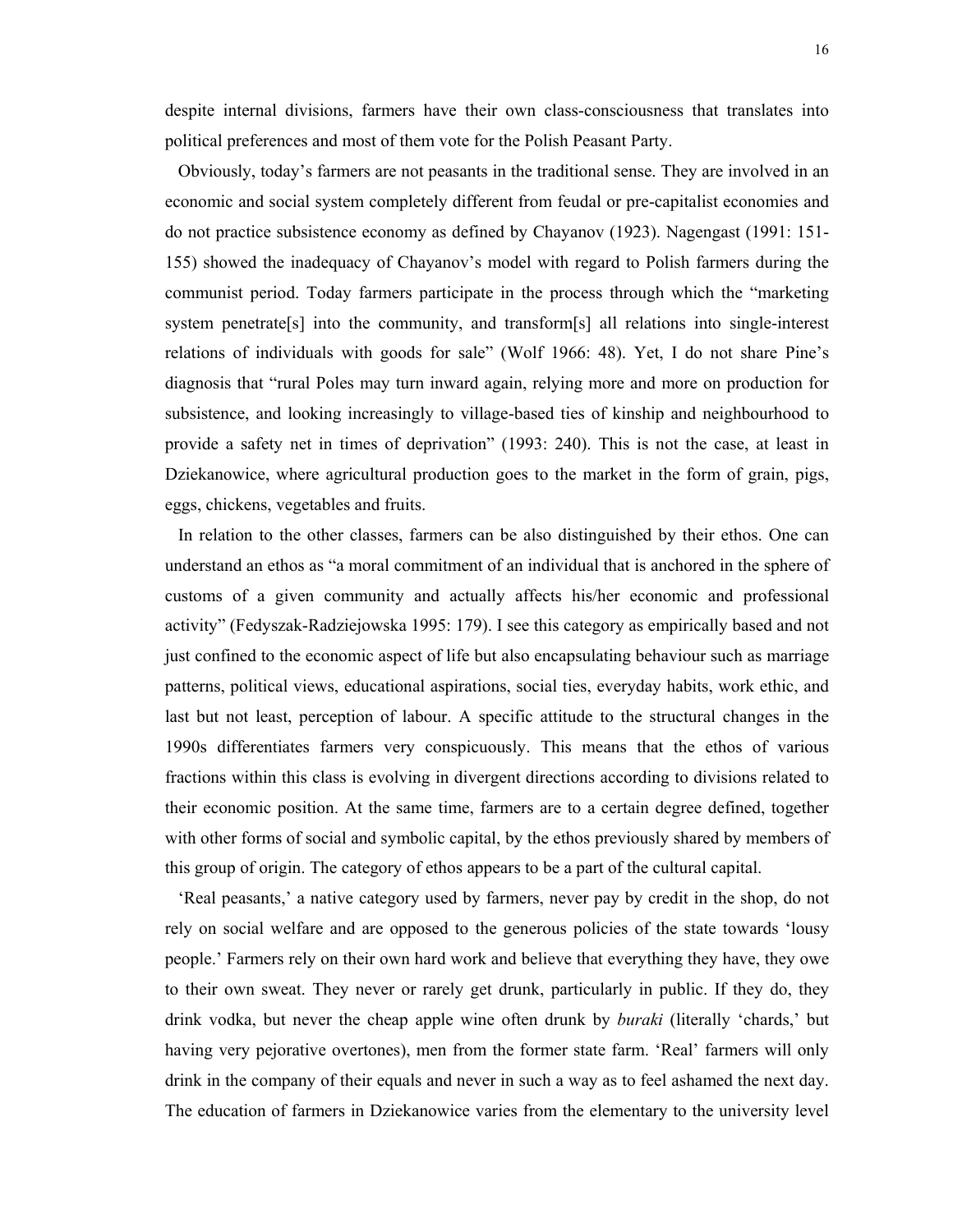and all try to ensure vocational training for their children, especially for those who most probably will not stay on the farm. Marriages are almost always contracted between members of the same or higher class. Exceptions occur only among some poorer farming families and among those families who stem from the pre-war proletariat. In practice, all marriages in families with a long-standing farming tradition only link partners of the peasant class.

 This custom has various reasons. On the one hand, there is a dowry involved, although nobody talks about this straightforwardly. Another important, although immaterial, part of a future lifetime partner, is her work habit since both partners must be accustomed to the hard toil on the farm. On the other hand, rural proletarians claim that it is beneath them to accept a way of life demanding such arduous labour. Pani Kostrzewa, a mother of the two unmarried daughters, told me that she did not recommend her daughters to marry farmers even if they were approached, because it meant never-ending drudgery. Besides, if a farmer marries a woman who is without an actual dowry, the partner will throw it back to her face sooner or later. As we can see, culturally defined boundaries work both ways.

 Work on farm is indeed hard. It is no wonder that farmers constantly repeat that they have put their sweat into everything they have. Jan and Ula are a typical farmer's couple in Dziekanowice that owns ten hectares and leases some additional eleven. They wake up routinely at five in the morning in order to feed the pigs and milk cows, the latter being the wife's job. She sells the milk to people coming from *Brooklyn*. This work has to be done two or three times a day. The wife does all the kitchen-related labour: she prepares breakfast for her husband and five children, cooks dinner and serves supper. Doing the daily shopping, cleaning the house, washing, feeding the hens and tending the garden as well as processing its products (making jam, pickling cucumbers, tomatoes, cabbage, etc.) is all her responsibility. She also brings up the children. This ranges from attending parents-teacher meeting, to making sure that the youngest have washed themselves before going to sleep. The husband is in charge of all the work in the field and the pigsty. This includes arranging for the products to be sold, buying the machinery necessary for farming production, maintaining the house, grange, car and farm equipment, and taking part in public life. (He is *soltys*, i.e. village administrator and as a rule attends the Commune's Council meetings). The older children help out quite often, although they no longer have to carry out the tasks children had to do in previous generations. Together they do their main shopping in Gniezno. Indeed, a 'farmer's work is never done' and there is not much free time. If available, leisure time is mostly spent in front of the TV set. Despite constant efforts it has been difficult for the family to make ends meet. The wife expressed the desire to find an additional job at the Museum, but because of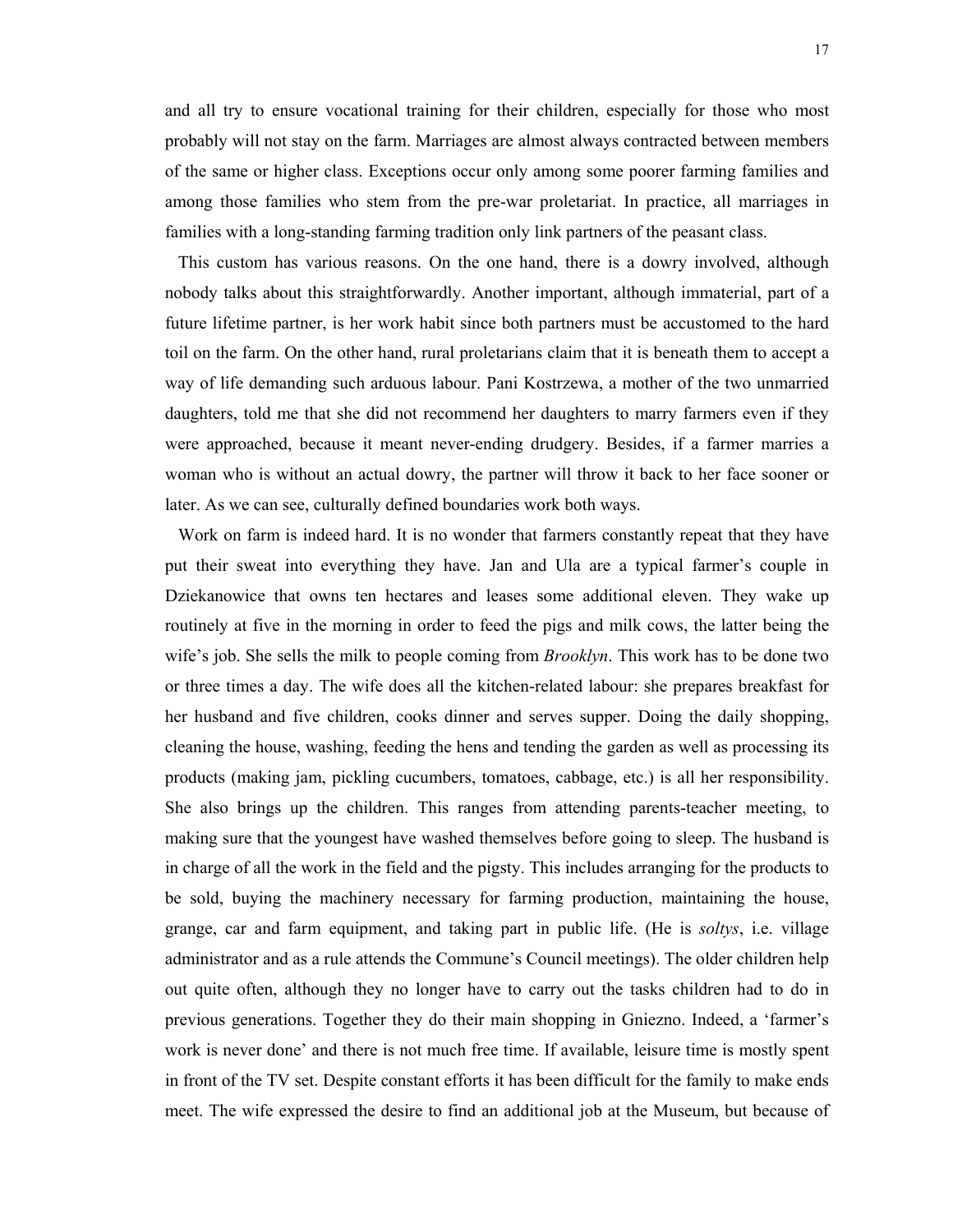the policy of rejecting farmers, she did not get it. Being a high school graduate, she was recently able to obtain work at the post office in Lednogóra.

 'Real socialism' in the 1980s ensured high fixed prices and cheap credit. Having a small farm was often enough to be able to prosper. This situation changed radically after liberalisation in 1990. Agriculture jumped directly from the communist system of governmentally regulated prices to one of a free market with few controls. Paradoxically, private producers were supposed to be best suited for the free market since they had always been private for the most part ('the Trojan horse of capitalism in socialism'), but this view has proved to be illusory. Participation in the 'mild' market game in a non-market environment in the 1980s has been superseded by 'wild' competition in the 1990s. We are witnessing a process of subjugation of the former socialist agriculture to new capitalist conditions in which Poland has been exposed to the world market. An adjustment to this new deal can serve as a criterion of adaptation in which *habitus*, class position, possession of capital and culturally defined habits play a conspicuous role. Their combination places farmers on a scale ranging between traditionalist and future-oriented.

 Those farmers strongly accustomed to the practice of farming that developed under communism gravitate towards the pole of traditionalism. They have reacted to structural changes in ways which do not always work in the new situation. In this case, the emerging market creates a situation "in which limits and 'incompleteness' of the rural folk's model become evident" (Gudeman and Rivera 1990: 15). Farming is a way of life for many and they want to stay in agriculture, but have difficulties in adapting. They usually glorify the past and employ a kind of 'wait-and-see policy.' They do not buy more land and increase production. Accordingly, they have decided to endure the situation and not to invest. They maintain several breeds of livestock and reduce or increase their numbers according to fluctuations in the market. Poultry and pork production, grain and other products are incorporated into this complex system. The rationality of action consists of calculating purchases and sales, all of which are adjusted to current fluctuations in prices and everyday transactions. At its extreme, two farmers quit their farming pursuit and sold their land to other, more expansionist, farmers.

 A similar rationale applies to all farmers. Yet, foresight differentiates a producer's capacity to internalise the new scheme. However, not only personal skills for adaptation play a role, but also the material situation of farmers which prevailed when the changes began. It is not surprising that the possibilities of those who are richer and have a better infrastructure have been greater. An unfavourable price ratio between inputs and outputs can cause losses, but the larger turnover facilitates a solution to this problem. Thus, we can see that a group of farmers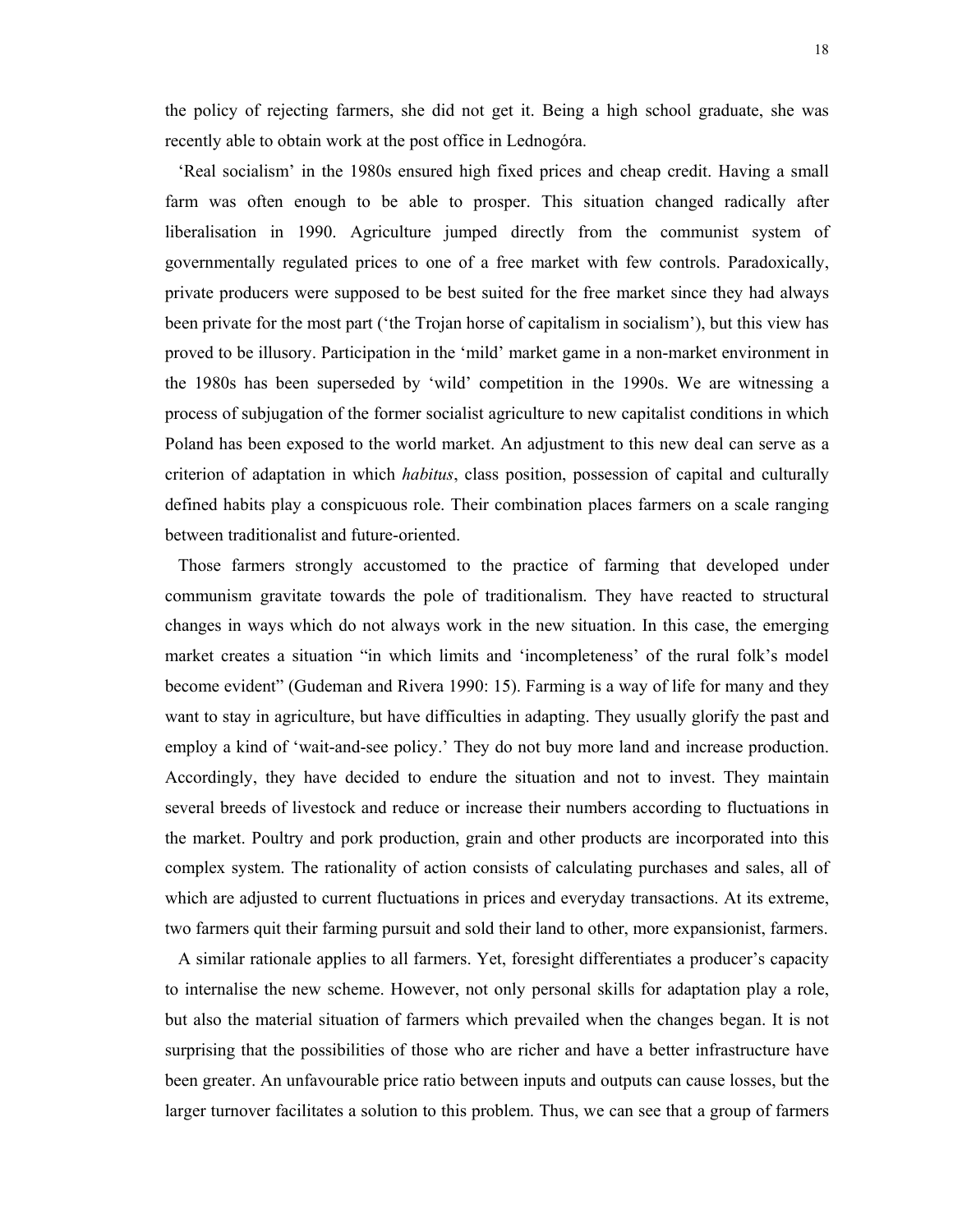was able to make more felicitous economic decisions. They are managing well in the new situation in spite of their complaints about the lack of stability in the business. Their start-up capital enabled them to safeguard their economic and social status. These families today form a fraction of traditionally well-off farmers prepared to relocate to a different market. Today they have large farms, even one hundred hectares or more. Sometimes they form a farmers' clan of sorts in which parents, their children and affinities, have several farms in a neighbourhood. Kinship solidarity implies mutual support and services in labour and in kind within these circles.

 Two farmers have established themselves as rural entrepreneurs and producers of capital in Dziekanowice. Their attitude towards farming is decidedly prospective. As Paweł had already explained to me in 1995, his dream was to own several hundred hectares of land one day for larger scale poultry production using a hired labour force. This, he believed, would be the future of making a decent living in agriculture. He realized though that specialisation in a single crop or product would involve a big risk and that a fall in demand and prices could lead to bankruptcy. People in Dziekanowice were also sceptical about his risky venture in the chicken farm. But the dream of this young farmer has come true. He developed a poultry enterprise the capacity of which has increased systematically from 35,000 broilers in 1995 to 50,000 in 1996 and to more than a 100,000 by 1999, which became a limit for the local authorities and inhabitants who felt its presence through the air they were breathing. Thereupon, he installed an industrial chicken butchery and invested into a large pigsty, both in Dziekanowice and Fałkowo. He now employs close to thirty people on a regular basis and from time to time hires additional people to do urgent tasks, many of them recruited from the rural proletariat in Dziekanowice. His venture is mechanised; it runs on gas and makes use of reservoirs, tractors and a butchery line. However, he is perceived by his employees and villagers as someone who exploits people, demands too much, distances himself, is stingy and creates a tense atmosphere at the workplace. Not long ago, he was a regular farmer and an equal to his fellow inhabitants. Today he is a detached and hardnosed entrepreneur who makes it clear who the boss is in the community.

 Let me give another example of a future-oriented couple that has transformed itself into agricultural entrepreneurs. The son of one beneficiary of the land reform originally bought five hectares of land, but is now specialising in growing flowers in a greenhouse, and strawberries and tomatoes under a foil greenhouse. There is a gas heating system, a computerised irrigation system, a refrigerating unit for fruit, etc. Ten people are employed there and several others are hired seasonally. Ties with international companies allow for the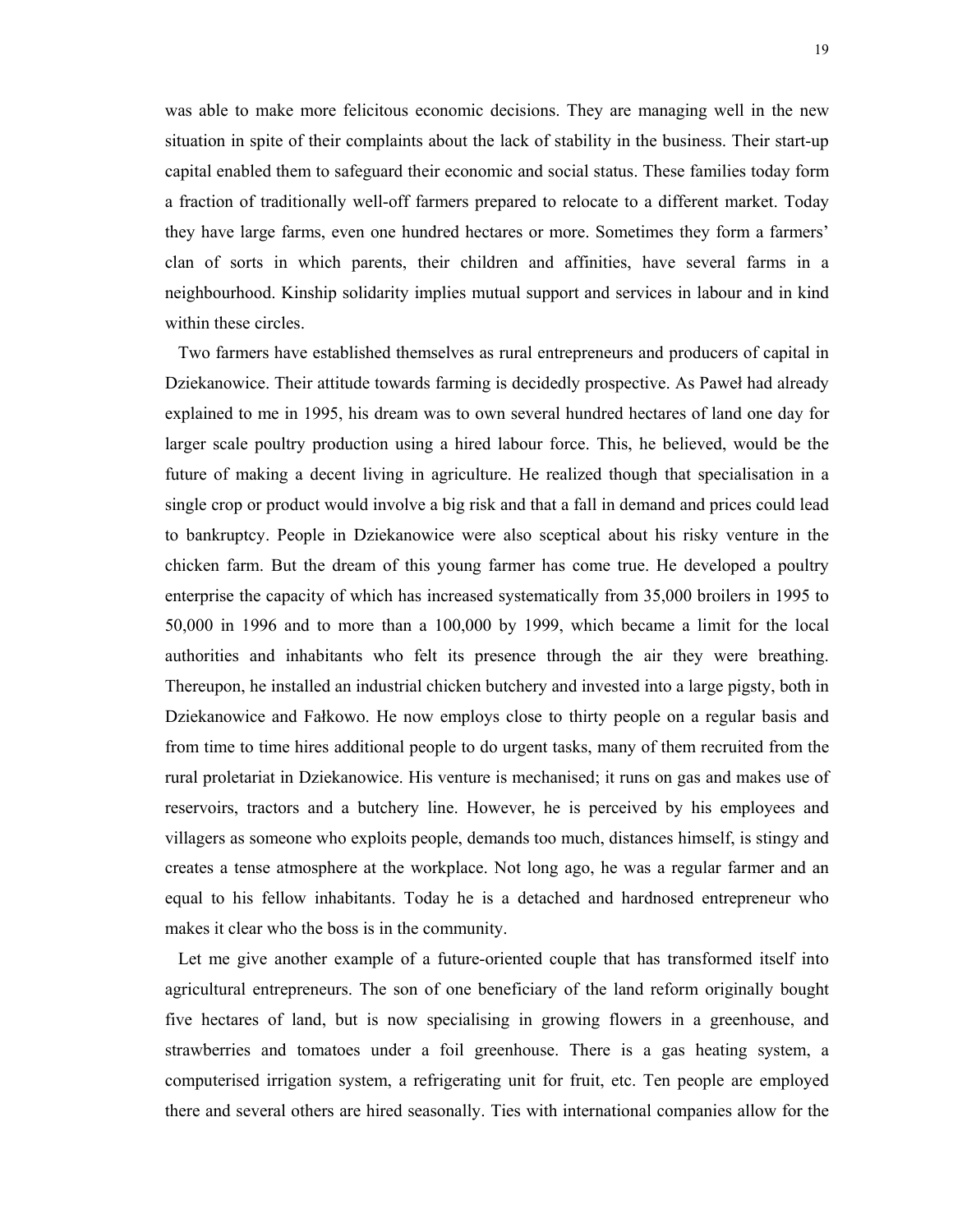selling of some products abroad for better prices. He is a skilled worker, and his wife, who came to Dziekanowice as a Museum employee, completed ethnological studies at the University of Poznań. They have a modern house in the village, a good car. Moreover they have bought additional farmland and are definitely perceived to be one of the most affluent families in Dziekanowice. It is hard to imagine a more spectacular example of class mobility. Within three generations, the family has moved away from being part of the rural proletariat. The man's grandfather was a village butcher. He himself became a 'peasant,' and finally turned into a specialised and sophisticated agricultural producer employing a workforce part of which are his poorer kin. In contrast to the employer described above, working relations in this enterprise are described as much friendlier, but it is, of course, up to employers to decide whom they offer a job.

#### **Labour, Class and the 'New Deal'**

The small community of Dziekanowice could appear at first glance as being unified by language, religion, customs, rural lifestyle and even, generally, a negative attitude towards 'transformation.' However, internally it is deeply differentiated. Four social groups form classes that can be distinguished (but not essentialised!) through a combination of economic, social and cultural features which are significant for anthropological analysis. "'Property'", as Katherine Verdery says, "is about social relations. These include both relations among persons and the power relations in which people act" (1998: 180). Therefore, farmers differ from rural proletarians and white-collar workers in a very complex sense of the word. Marriage patterns, mutual perceptions and, last but not least, attitudes to work comprise a part of the intricate relations generating divergent identities that surface in the least expected circumstances. For instance, it is not a mere coincidence that at village gatherings, agricultural proletarians sit in one corner, village proletarians next to them and farmers apart from both. Social distance shows its symbolic power in a spatial distance that is also inscribed in local topography that separates agricultural and rural proletarians, white-collar workers and, to a certain degree, farmers living in *huby* (midfield homesteads scattered around the village). It is normal in Dziekanowice that the members of volunteer social committees for organising village affairs such as gas distribution are all farmers. Village representatives in the Community Council and the mayor are virtually all farmers too. One representative of the Council who works at the Museum is an exception here, because he seemed to have been elected during the last elections thanks to the support of rural proletarians. One might also ask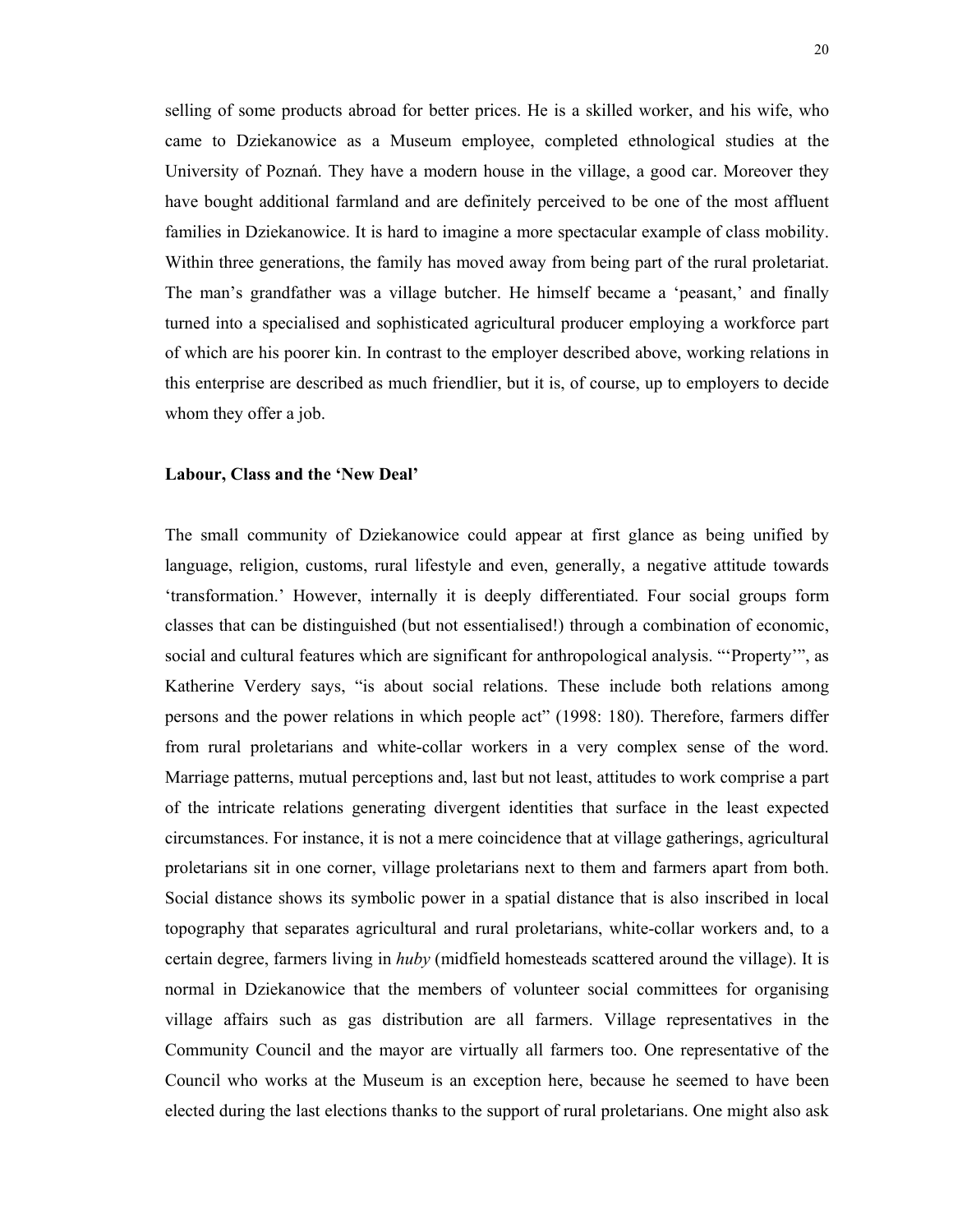why farmers do not go to the shop or spend their time there while proletarians do? Is it a coincidence that a person's choice of company reflects social divisions in the community? If you ask somebody what matters when people get married, you will hear that love is decisive. Interestingly enough, mutual love brings together partners from the same social strata with a similar habitus.

 Social borders are not always visible. Behaviour reproduces patterns rooted in culture. This explains why proletarians who relied on the socialist state for decades smartly exploit the social security system today and accept all cunning or illegal forms of exploiting other venues in the struggle for survival. In contrast, this raises objections and contempt among strongly independent 'real peasants' for whom the proletarian's attitudes would not be appropriate.

 Such silent barriers are created by each fraction. White-collar workers from the Museum are 'relics' who will never fully understand local problems. The first consider proletarians to be a deprived 'grey mass.' Even agricultural workers are perceived by village proletarians to be an alcohol-abusing lower class. To farmers, agricultural proletarians and, to some extent, village proletarians are 'lazy jerks.' For agricultural workers, farmers are 'slutters.' And so on…

 This brings us to the issue of labour again. 'Jerks' or 'chards' (*buraki*) do not want to serve 'slutters' (*babole*). Social barriers strengthened by socialist relations of production, make it now difficult for proletarians to perceive their work at private farms or agricultural enterprises as an ordinary contract between employer and employee. This negates a notion of pride proletarians have held for years. An anonymous employer, the state, is considered much better than a private one. Martha Lampland (1995) writes that in Hungary it was the state that acted as a personalised subject in contrast to depersonalised workings of the 'invisible hand of the free market.' This, in general, applies also to Poland were workers' strikes were addressed to 'the Party,' and *przeklęta komuna* (damned communism) was blamed for all misfortunes. However, contrary to Lampland, I would say that for rural proletarians in today's Poland the free market looms as an incomprehensible phenomenon. What is visible and tangible is an employer that often comes from the same community and used to be on par with them. Socialist managers represented the state, but they were not the State (Party) itself and worked for it as hired workers as well. This has changed and the 'invisible market' is within sight, embodied in a touchable employer, owner and manager all in one.

 The personalisation of work relations has raised many worries among rural proletarians, particularly agricultural proletarians, who fear that pre-war social relations would come back. It is difficult to say what has led to such a conclusion; it may be due to negative memories of older generations or communist propaganda. No doubt, they are mythicised and there are very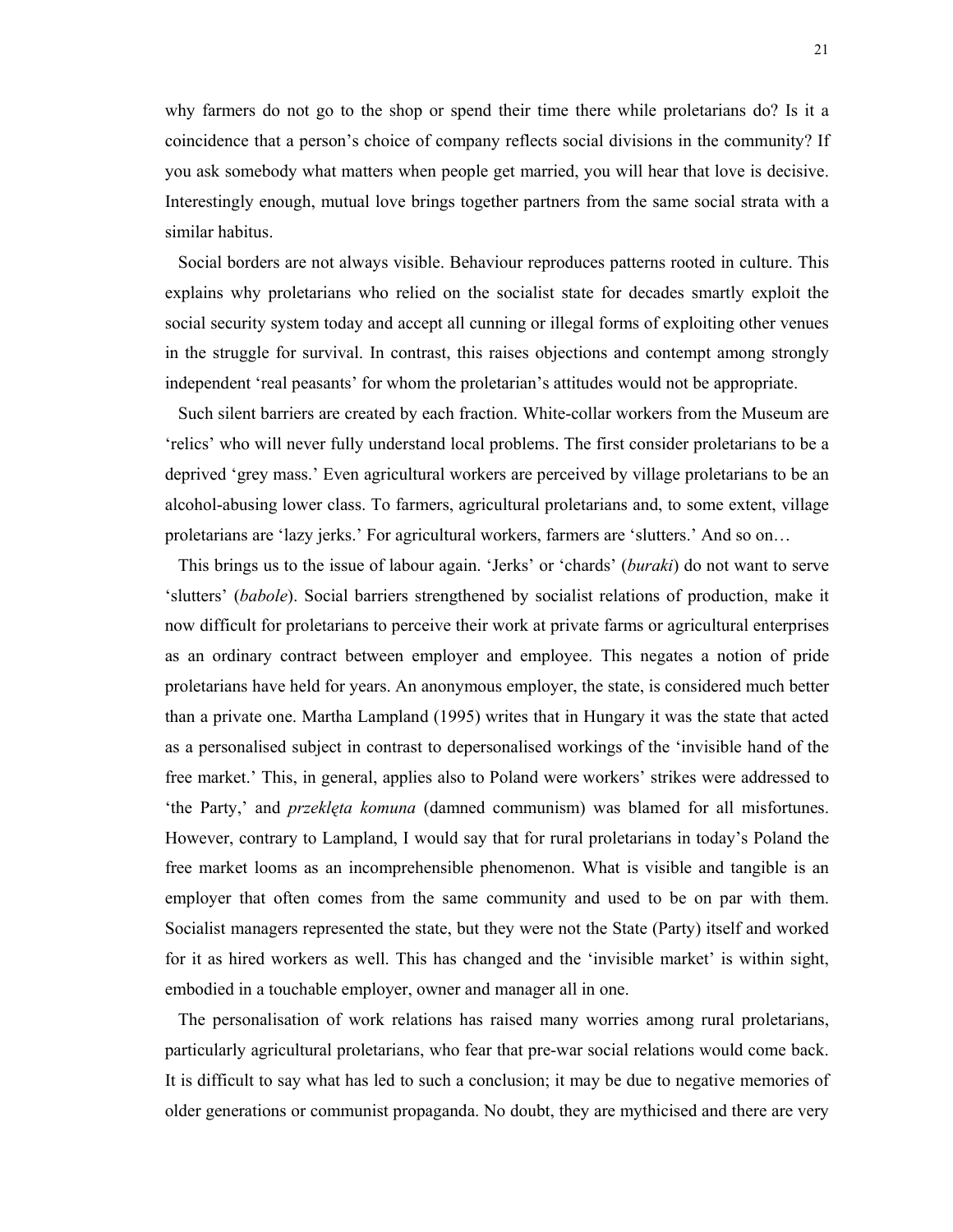few people in the village who have experienced these times. From obtainable accounts, both written and oral, pre-war labour relations on big estates presented a mixture of capitalist and feudal relations in which proletarians sold labour to the landowners, partly paid in *deputat* form, but at the same time the latter took responsibility for housing and social security. Thus, a form of patronage relationship was maintained. To a large extent this was continued in the postwar period, but the individual landowner was superseded by 'the state.' This status quo was appreciated by many and in Dziekanowice itself, considering that three quarters of the families granted land as a result of nationalisation in the late 1940s preferred to hand it over to the state in the early 1950s and decided to work on the collective farm; in the 1960s they ended up as hired workers on the state farm. The depersonalisation of work relations and the further commodification of labour were, in fact, welcomed in the countryside. This had taken place in the period when massive migration from the countryside to urban areas, prompted by planned industrialisation, occurred.<sup>21</sup> The propagandised industrial 'emproletariasement'<sup>22</sup> made work in agriculture, particularly on private farms, unpopular and instead promoted life in the cities as a social advancement. In this milieu, being an agricultural worker was still a better option than working on one's own private farm. In fact, reluctance towards hard work on the farm is visible among rural proletarians also today.

 This resentment is observable in many ways. The most remarkable is probably the legitimisation of marriage avoidance between proletarians and farmers, effective both ways, where work functions as the crucial factor. The separation of the two classes seems to be rooted in the social history of the Polish countryside that defined them as culturally different and gave them a discrete consciousness. Agricultural proletarians perceive the hard toil of the peasants as futile in the long run and costing too much time and energy. Simply put, the work does not pay off.

 For them, it has been easier to sell labour for a monetary or in-kind payment and have "saintly peace," *święty spokój*. "Man worked and communism thought," *człowiek robił a komuna myślała*, and the rule was that "whether you stay or lay, you deserve your pay" (*czy się stoi, czy się leży, wypłata i tak się należy)*. The commodification of labour went hand in hand with the devaluation of the work ethos which then led to the depreciation of the importance of labour as such. The same participation in the socialist relations of production,

l

 $^{21}$  In the postwar period, the rural population decreased only slightly (from 16 to 14.5 million), while the number of urban dwellers rose threefold (from 7.5 to 24 million), mostly caused by migration from the countryside (Eberhardt 1993: 34). However, in 2000, for the first time in the postwar period, migration from towns to the countryside outnumbered the traditional route by 4,000 (Sytuacja 2001: D6).

<sup>&</sup>lt;sup>22</sup> I have invented this term as a contrast to 'embourgeoisement'.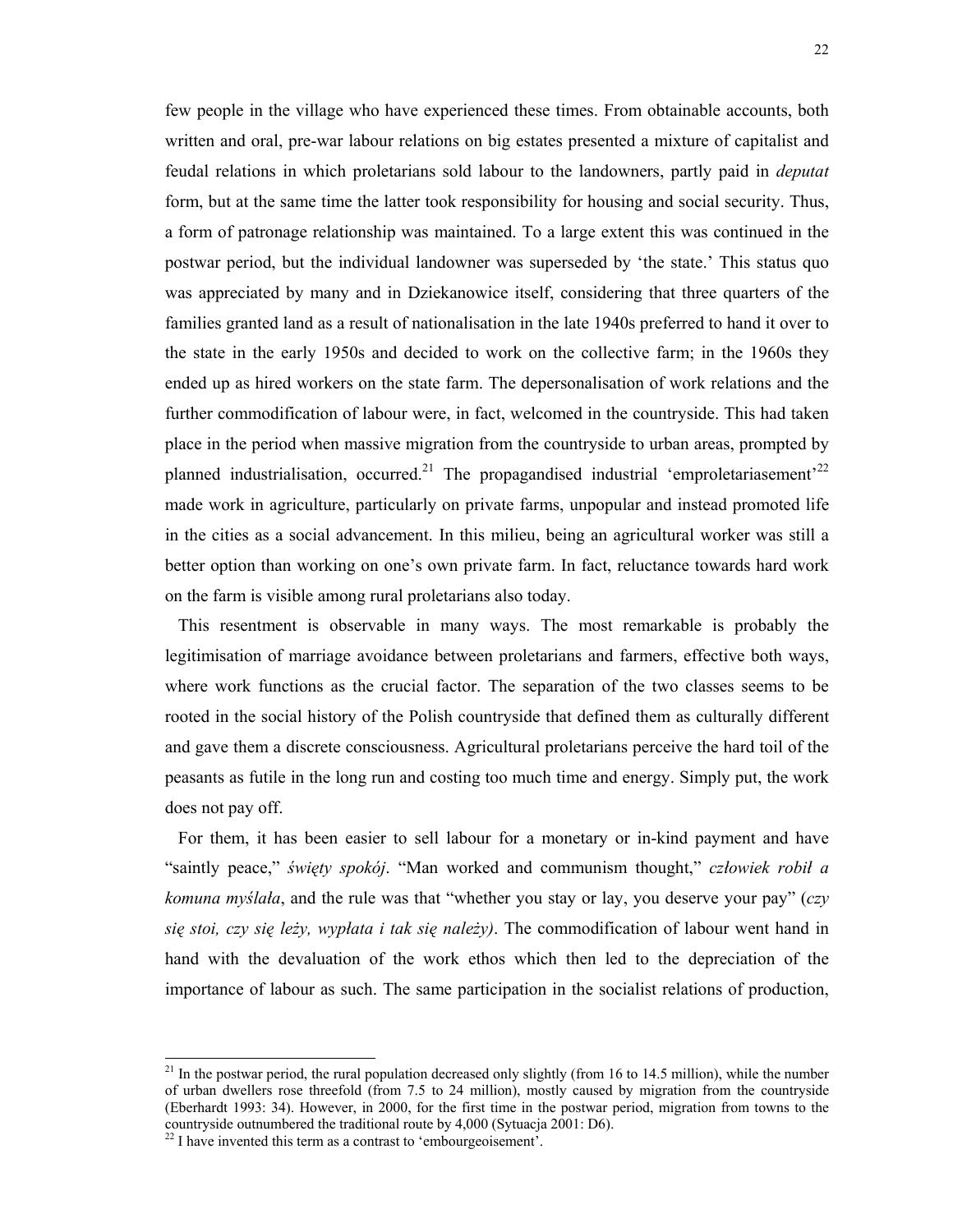the same presence in the workplace, being an employee and a member of a co-workers' team, became meaningful.

 Accepting the role of the state in generating income for those who have lost their job due to the changes in the 1990s has not caused a mental revolution. The devaluation of labour hit the bottom and doing nothing is just as acceptable today as working at the minimum level of, (virtually passive) participation being in the socialist process of production. The state has taken responsibility for many, especially older and physically challenged people, who have been unable to readjust to the new structural framework and provided them with early retirement privileges, unemployment benefits and other forms of social assistance. Since 1994 the new state as a direct employer has been represented in Dziekanowice by the Museum. On the one hand, it has withdrawn from many traditional responsibilities and forms of payment, such as free accommodation and *deputat* obligations. On the other hand, the Museum perpetuates the previous relationship in many ways. As in the past, it hires rural proletarians that in many respects are treated in a patronage way. Recruitment now depends on benevolence and existing connections with families traditionally tied to the Museum or with those who managed to establish a good relationship with it in the last decade. This policy is legitimised by the aspiration to help the (diligent) helpless at the same time. Thanks to emerging new patterns of work relations and the dire job market, managers are able to define the conditions of employment. However, due to the relics of patronage practices this does not produce labour relations ascribed to the ideals of a capitalist society, but fosters relations of a patron-client type. The status of work, physical labour in the institution, has not changed very much. Although it is commodified, labour is not the only measure of one's quality. The same fact of 'being there' defines the value of a person. Even if one does not perform work and is not really willing to do so, one still deserves support. In other words, for agricultural proletarians, the commodification of labour does not go hand in hand with its appreciation as "the metric measure of value" (Biernacki 1995 quoted in Lampland 1995: 10). It can, however, be the identifying gauge applied to proletarians by other social groups.

 Many more visible changes in working relations in the period of 'transition' occurred between employers and employees in the private agricultural sector. Only under the new circumstances have these become fully developed. Under communism, farmers could not officially employ more than two people from beyond their family and in Dziekanowice this kind of arrangement never really existed. New regulations allowed for the possibility of a free labour market and unlimited employment. As already mentioned, there are two major private capital producers and job providers in the community, each of whom being perceived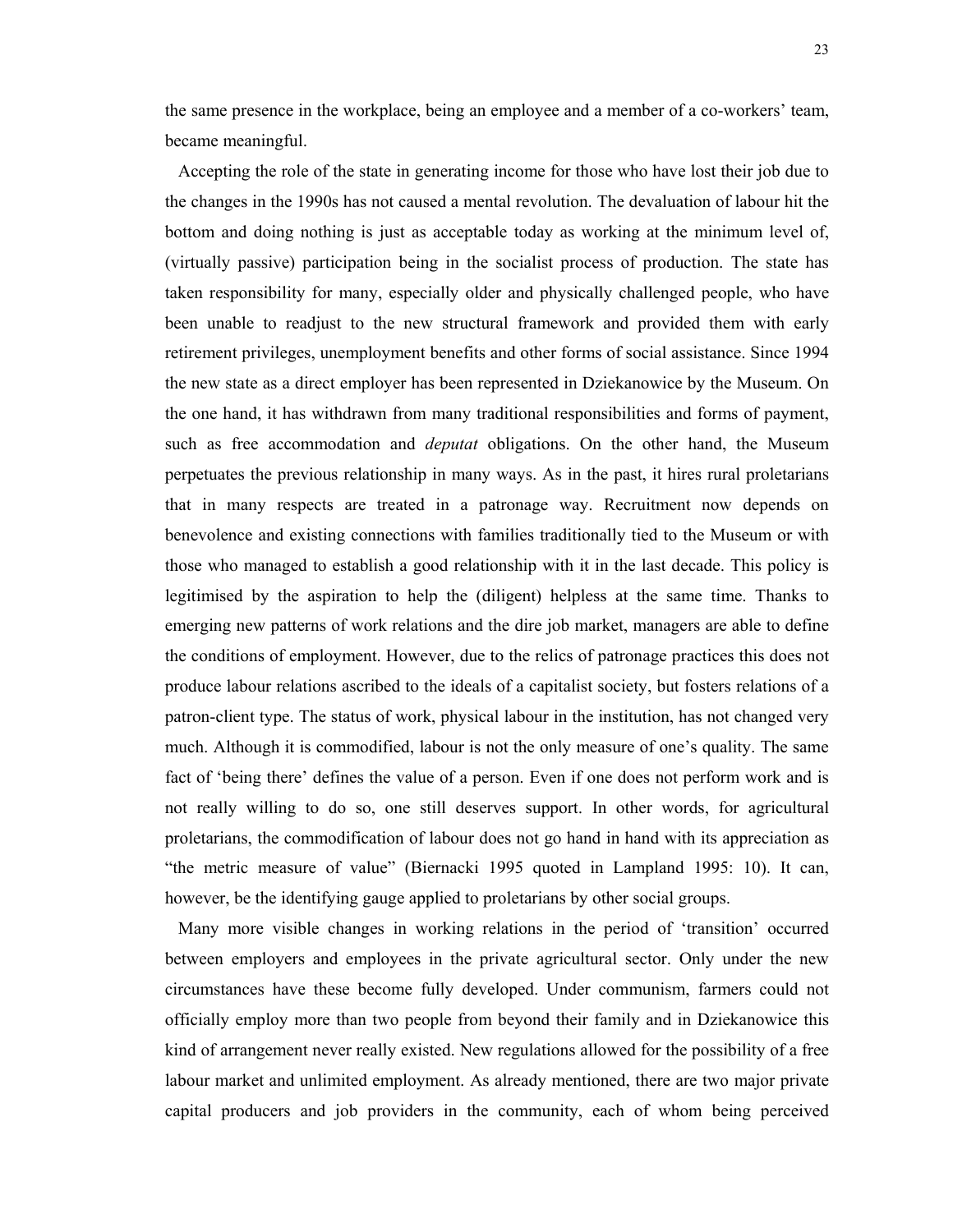differently through the lenses of the traditionally established cultural values of proletarians who prefer more 'humane' and personalised relations between owners and workers. It has been especially difficult for the proletarians to sell their labour, the only thing they really possess, to employers coming from the same community. Even today, their attitude follows the pattern of the commodification of labour and the partial but increasing economism of work relations which systematically reduces work to a performance relationship. The greenhouse and vegetable garden owner is more appreciated than the chicken farm owner. The first has retained some forms of rural and socialist intimation, while the second has opted, intentionally or not, for the more detraditionalised, capitalist model. The difference between the two employers may derive from the fact that the greenhouse entrepreneur's social roots are agricultural proletarian. His father was a beneficiary of the land reform in the 1940s and owned a small farm, while the entrepreneur engaged in the poultry industry has direct roots in a peasant family that settled in the village only one generation before. The first may still feel some kind of empathy with his former 'brothers of fate.'

 It is difficult for proletarians to grasp and be glad about the capitalist model of work relations which will involve the further commodification of labour and the commercialisation of the work environment, especially in the private sector. These issues appear significantly different for peasants. In their ethos, work has always had a high value. It seems that the attitude of farmers carries several elements that Lampland, following Marx, Lukacs and Biernacki, treats as "unique to capitalism." "[I]t is a material property of human actors, bearing physical, nearly tangible qualities. It is also the touchstone, the foundation, of subjectivity and morality" (Lampland 1995: 11). Indeed, labour and work ethic have extremely significant functions in the construction of the farmers' identity. The value of a person depends for them on his or her ability to work diligently and efficiently. Work is a measure that helps peasants to distance themselves from the 'others,' both "lazy jerks" and *gryzipiórki* (literally, 'pen-biters'). The idleness of a healthy individual even disqualifies the person as a valuable human being. Non-physical activity is seldom treated as a creative and productive pursuit, particularly the 'quasi-work' performed by the people in the Museum. Thus, labour is not only a matter of prosperity, but also of honour, reputation and distinction.

 In the case of farmers, who are simultaneously owners and workers, the commodification of labour is much more mystified and mediated than in other classes. It is essential that they work on their own. First of all, although permanently swamped with work, they control it as well as the fruits of their toil that they partly consume themselves. This gives farmers a strong feeling of independence. However, such a feeling has been undermined by the free market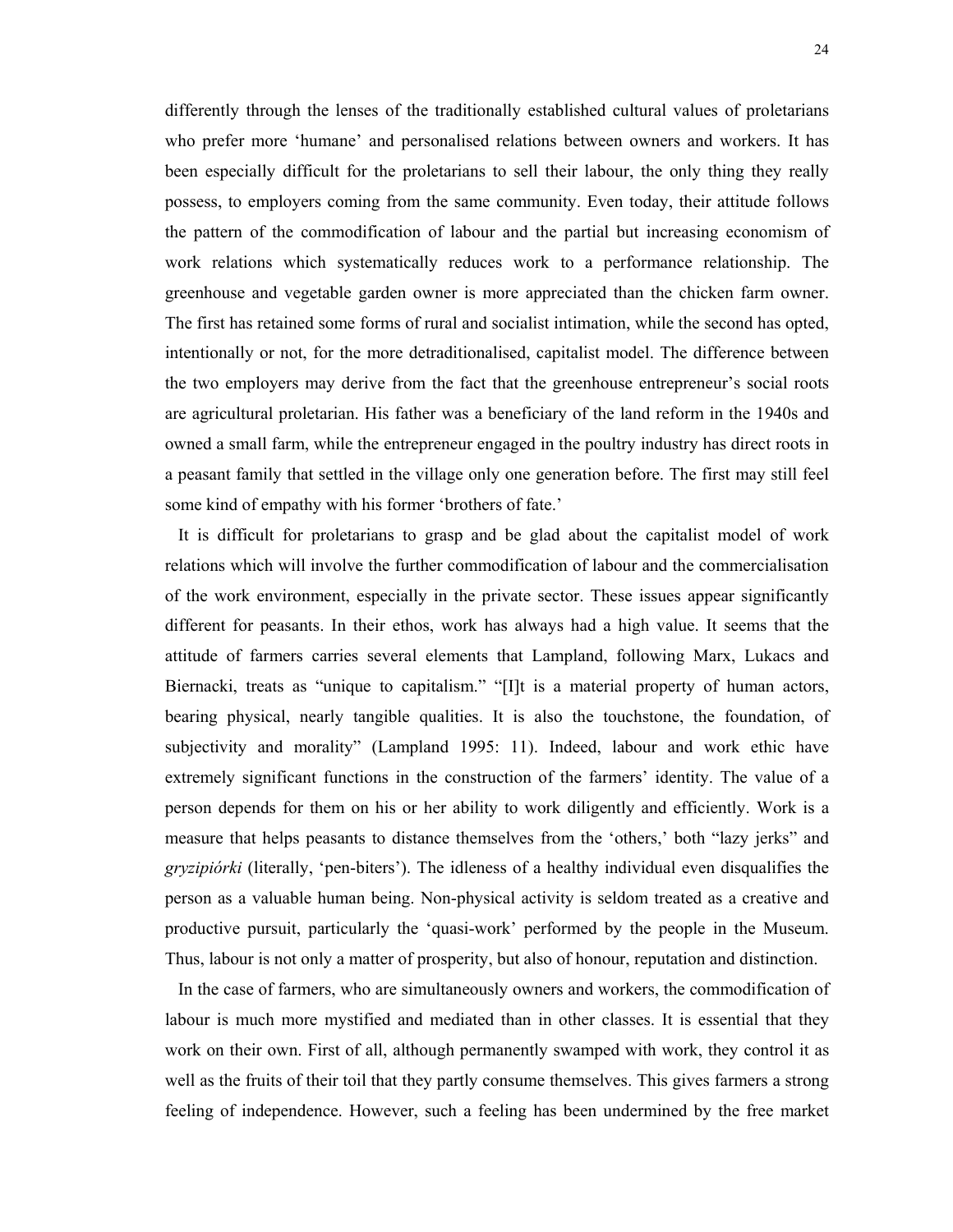system penetrating agricultural activity. It is true that in the past a degree of their independence was determined by the state through administrative rules and price regulations. At least in the period of the decline of communism, they were relatively favourable to farmers, but changed drastically in 1990. To them a free market means a lack of preferential loans, unpredictable price fluctuations and price gaps. No wonder that some poorer farmers would like "to hang Balcerowicz<sup>23</sup> onto a withered bough". Labour input does not translate into profits and neither does moral capital translate into economic capital. The traditional value of appreciation for hard work wrecks on the rocks of invisible market forces. Accustomed to the intervention of the state, an established 'actor' regulating just labour relations, many farmers from Dziekanowice blocked the road that connects Poznań with Gniezno and Gdańsk in a nationwide protest against unfair price relations in 1999.

 The disruption of a direct and traceable link between physical labour efforts and profit still remains incomprehensible for most farmers. Although they participate in the market game, they cannot understand why their products are hard to sell when in the media they hear about the huge amounts of agricultural products being imported. They can also see them on the store shelves. "Don't we have our own cheese and sausages, or what?" This happens when "millions of hectares in Poland lay fallow and hundreds of thousands of people who worked in the former state farms rot in their dens," as Mr. Piątek, an owner of a medium-sized farm in Dziekanowice, said. In this model, land and people are wasted, while the labour of those working hard is unrewarding. New Poland to farmers means the depreciation of the core of their identity: *diligent labour*. It was recognised, at least at an ideological level, by communist propaganda. Today it is sneaky or indolent people who are backed up. Businessmen, politicians, managers and administration personnel form a mafia of those who "do nothing else but money." These fortunes are made "on the backs of honest and hard working people." In addition "they feed all those jerks who don't work at all. When I need somebody to help me in the harvest season, it is difficult to find a single person. But they [the former state farm workers] are the first to get an early retirement or line up for *kuroniówka*."

 Still, despite difficulties, most farmers do prefer to stay in agriculture, although some have already started to move out of it. However, the most vigorous have put themselves on a track to become entrepreneurs. Together with owning a farm, work ethos has acquired a function of the most conspicuous identity factor for farmers. It is one of the last strongholds of peasanthood for them. Being an owner of the means of production, working hard on one's own farm, controlling labour and the whole process of production, puts farmers in opposition

<sup>&</sup>lt;sup>23</sup> The then Minister of Finance identified with the austere market reform called 'Balcerowicz's shock therapy.'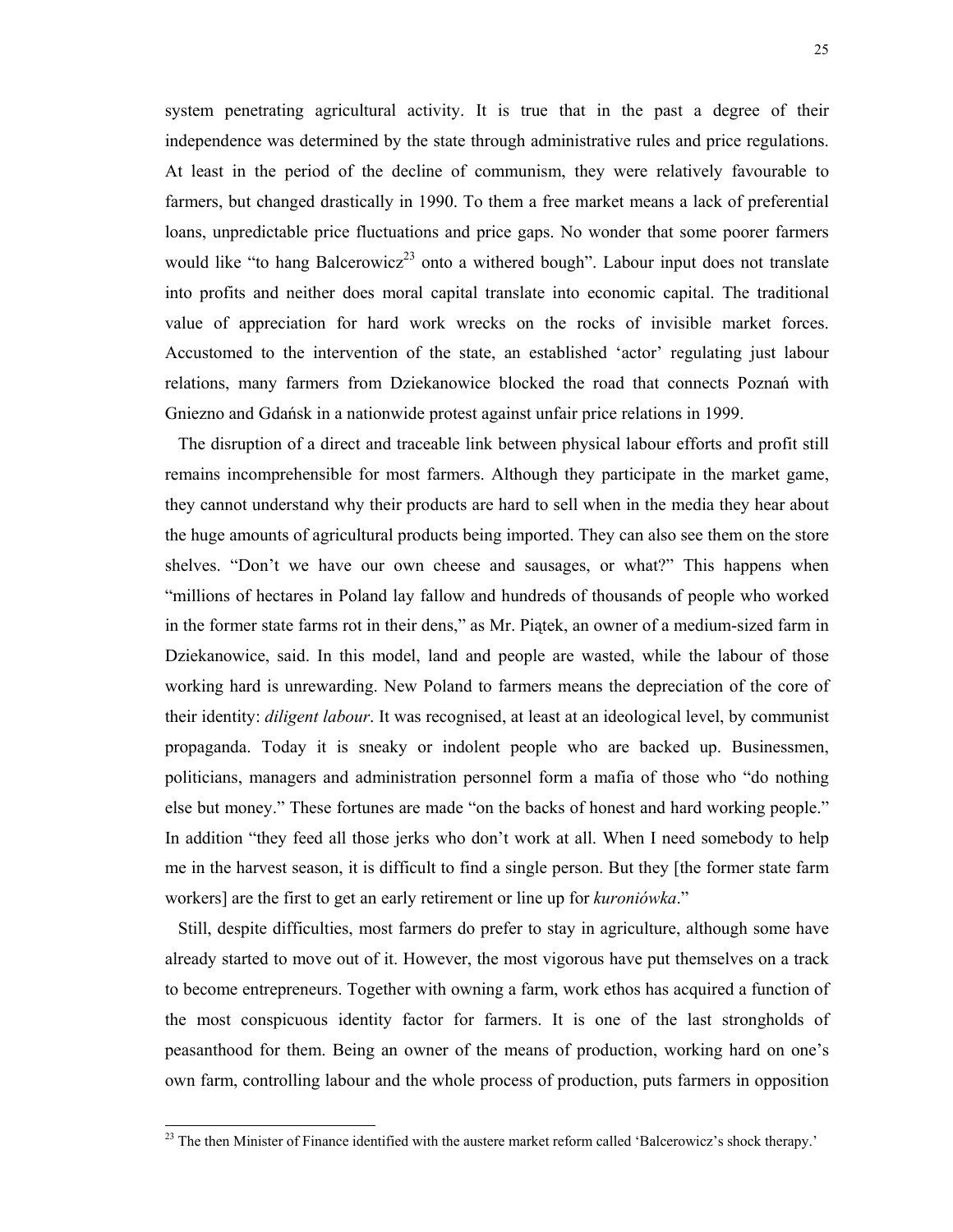to most social classes in the community, if not society. As in the case of rural proletarians, encroaching capitalism has commodified a farmer's labour even further, but it is difficult for them to accept the capricious market gauge of the value of this work. For their identity industriousness comprises a steady and faithful measure of the value of a person. The same applies for newly established agricultural entrepreneurs. They work 'round the clock' and it is difficult to make an appointment with them. Their work was transformed from physical to managerial. They dared to take the risk of getting involved in the market game, to "bet on one horse," as the chicken farm owner expressed it. This is a consciousness of a person that grasps the principles of the 'new deal' in which an invisible market force rules and physical work does not literally convert into benefits in the form of a 'one to one equation.' In this model, one is also aware that the local economy is a part of the global one. Both vegetable and poultry producers have their contractors in Poland and abroad.

 It seems that we witness today a process described by Bettelheim: "Inside social formations in which capitalism is predominant, this domination mainly tends to expand reproduction of the capitalist mode of production, that is to dissolution of the other modes of production (...)" (1969: 297). This process, combined with globalisation, is multistranded and affects various groups differently. People faced with capitalism respond in ways rooted in historically defined meanings. Their practice is a result of the impact of the structural changes and their conceptualisation is entrenched in cultural meanings. In this way they are not only transformed by the capitalist relations of production but also transform capitalism to acquire its local form. The process of the commodification of labour is caught up in a historical process that has different meanings for the various classes. Rural proletarians and the intelligentsia are used to selling their labour and serving as hired employees, but their social position puts them onto different sides of the barricade as far as its conceptualisation is concerned. Socialist depersonalisation of work relations, meaning that the state was an abstract owner and employer and all co-workers, including managers, formed a class of hired people, has given rise to their mental difficulty in selling their skills to private entrepreneurs, their fellow villagers. For farmers, diligent work is a major idiom of their identity that also helps them to distance themselves from the other classes. However, mystified commodification of labour, strengthened through the obscure effects of market forces leaves them much confused about the traditionally absolute value of their ethos. Change, according to Marshal Sahlins (1981: 67), is failed reproduction. People in Dziekanowice try to reproduce their values, habits, ideals and identities. Thanks to the fact that they 'fail' we have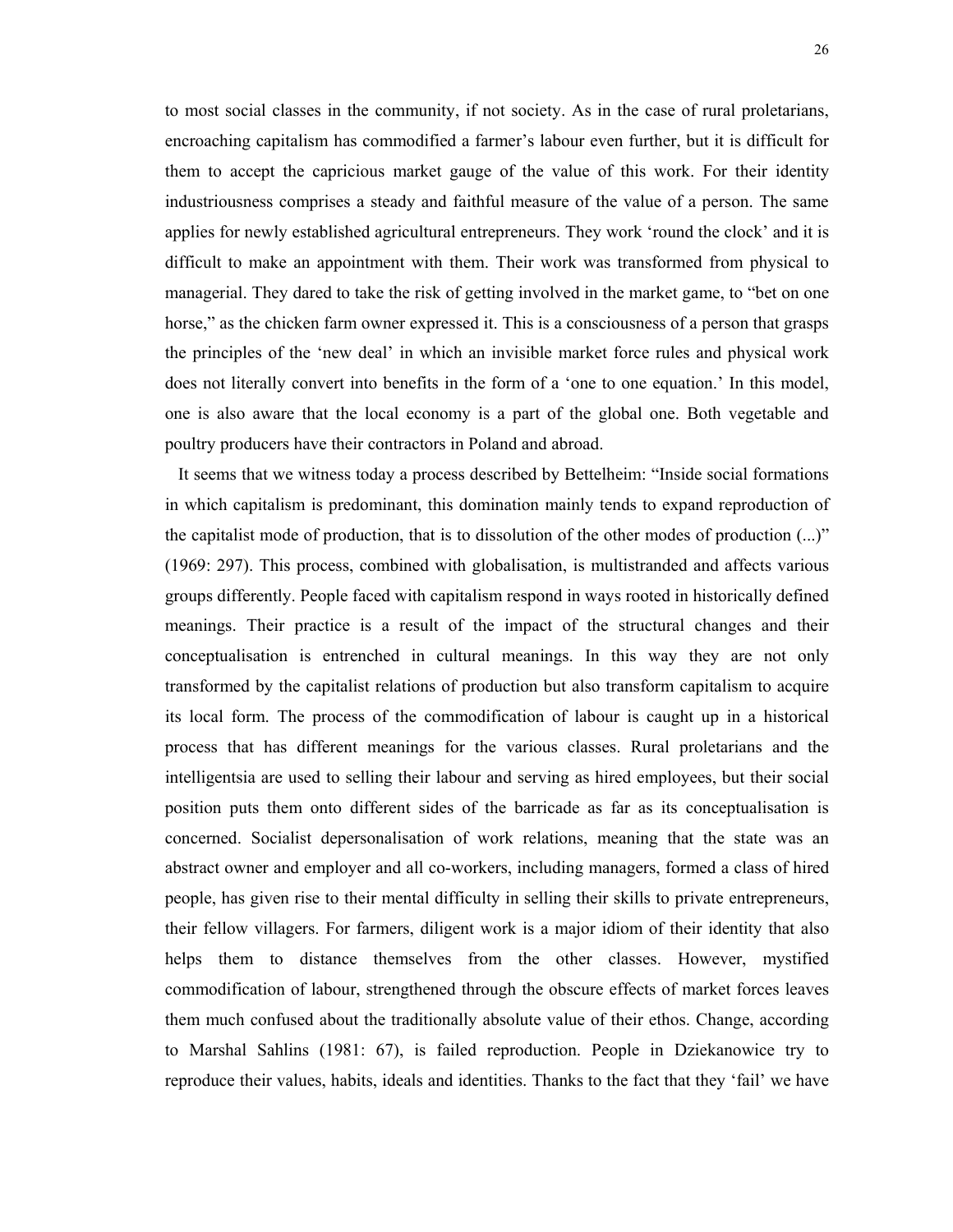transformations in all of them, in the people, in social classes and in the social system. Work functions in this context as one of the foci through which we can look at others and ourselves.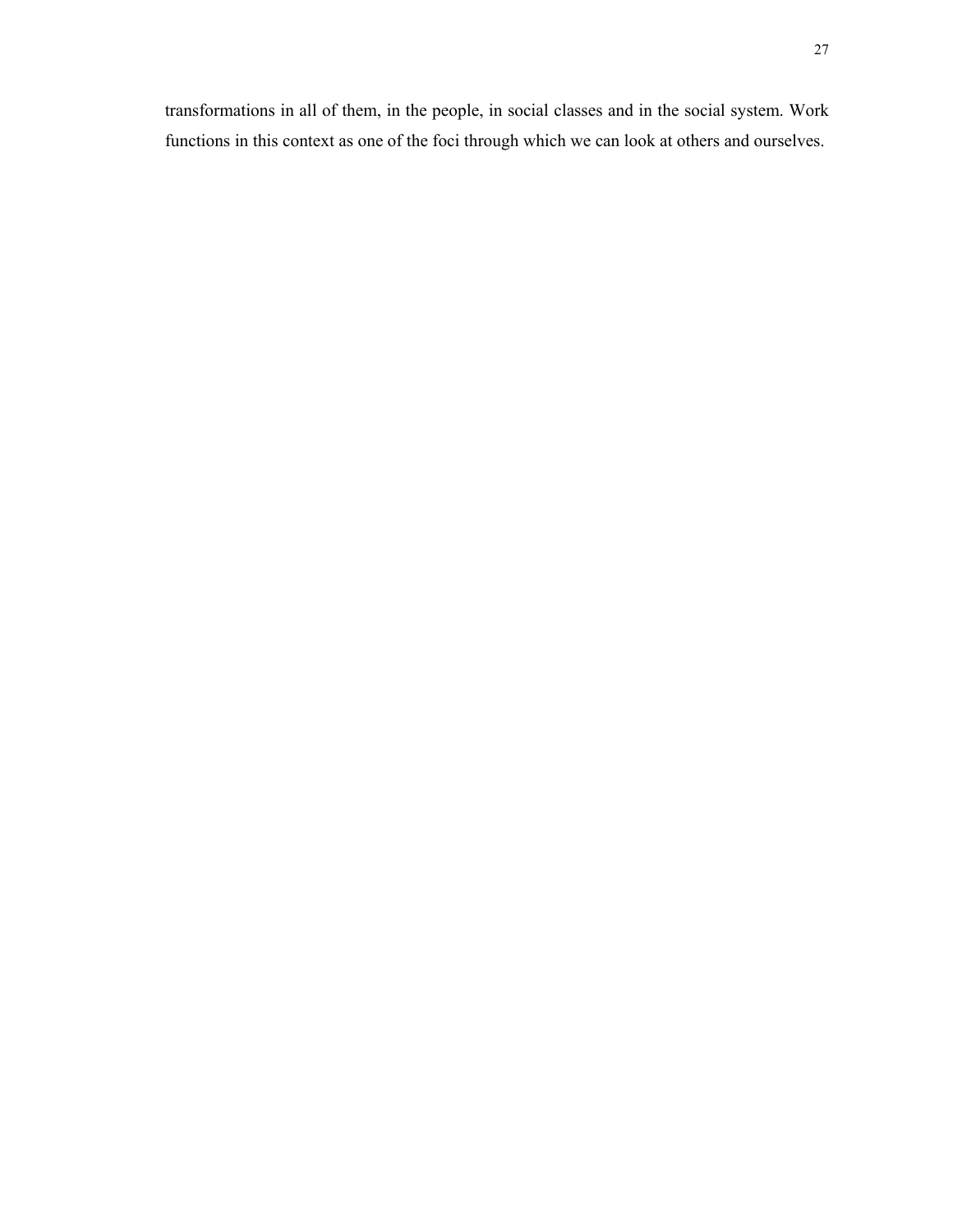#### **References**

Abrahams, Ray 1991. *A Place of Their Own: Family Farming in Eastern Finland*. Cambridge: Cambridge University Press.

Abu-Lughod, Lila 1991. Writing Against Culture. In: W.R.G. Fox (ed.) *Recapturing anthropology: working in the present*. Santa Fe: School of American Research Press, pp. 137- 162.

Bettelheim, Charles 1969. Appendix I. Theoretical comments. In: A. Emmanuel (ed.), *Unequal Exchange. A Study of the Imperialism of Trade*. New York: Monthly Review Press, pp. 271-322.

Biernacki, Richard 1995. *The Fabrication of Labor: Germany and Britain, 1640-1914*. Berkeley: University of California Press.

Bourdieu, Pierre 1990. *The Logic of Practice*. Stanford: Stanford University Press.

Buchowski, Michał 1995. 'Chacun labore comme il peut' In: *Etudes rurale* 138-139-140: 173-183 [Special issue: "Paysans au-dela du mur," E. Conte and C. Giordano, eds.].

---- 1997. *Reluctant Capitalists: An Anthropological Study of a Local Community in Western Poland*. Berlin: Centre Marc Bloch.

---- 2001. Wie eine Dorfgemeinde in Polen mit dem Kapitalismus klarkommt. Eine anthropologische Perspektive auf soziale Strukturen im gesellschaftlichen Wandel. In: *Berliner Debatte Initial. Zeitschrift für sozialwissenschaftlichen Diskurs* 12(6): 12-30.

Chayanov, Alexandr V. 1923. *Die Lehre von der bäuerlichen Wirtschaft*. Berlin: Parey.

Domański, Henryk 1995. Rekompozycja stratyfikacji społecznej i reorientacji wartości. In: Sułek, Antoni, Józef Styk and Irena Machaj (eds.), *Ludzie i instytucje. Stawanie się ładu społecznego*, vol. 1. Lublin: Wydawnictwo Uniwersytetu Marii Curie-Skłodowskiej, pp. 369- 397.

Eberhardt, Piotr 1993. Depopulation processes in the rural areas of East-Central Europe (1950-1990). In: *East European Countryside* 0: 31-40.

Fedyszak-Radziejowska, Barbara 1995. Społeczności wiejskie. Grabarz czy moderator państwa liberalnego. In: Sułek, Antoni, Józef Styk and Irena Machaj (eds.), *Ludzie i instytucje. Stawanie się ładu społecznego*, vol. 2. Lublin: Wydawnictwo Uniwersytetu Marii Curie-Skłodowskiej, pp. 177-185.

Geertz, Clifford 1995. *After the Fact: Two Countries, Four Decades, One Anthropologist*, Cambridge. Mass.: Harvard University Press.

Gudeman, Stephen and Alberto Rivera 1990. *Conversations in Colombia: The Domestic Economy in Life and Context*. Cambridge: Cambridge University Press.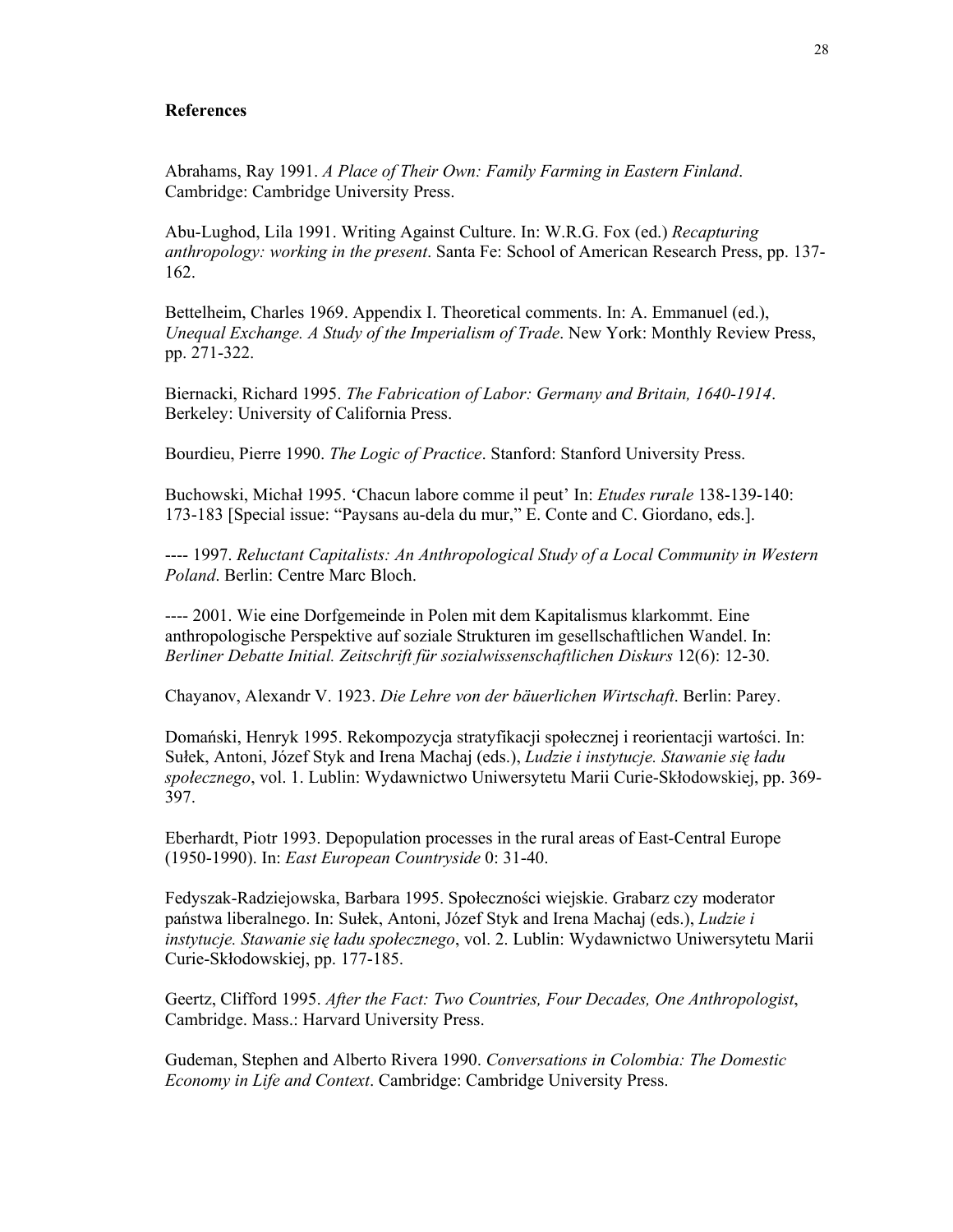Hann, Chris 1985. *A Village Without Solidarity: Polish peasants in years of crisis*. New Haven: Yale University Press.

Kearney, Michael 1996. *Reconceptualizing Peasantry: Anthropology in Global Perspective*. Boulder, Colorado: Westview Press.

---- 2001. Class and Identity: The Jujitsu of Domination and Resistance in Oaxacacalifornia. In: D. Holland & J. Lave (eds.), *History in Person: Enduring Struggles, Contentious Practice, Intimate Identities*. Santa Fe: School of American Research Press, pp. 247-280.

Kozyr-Kowalski, Stanisław 1995. Klasy, stany, quasi-klasy i podklasy społeczeństwa polskiego. In: Sułek, Antoni, Józef Styk and Irena Machaj (eds.), *Ludzie i instytucje. Stawanie się ładu społecznego*, vol. 1. Lublin: Wydawnictwo Uniwersytetu Marii Curie-Skłodowskiej, pp. 331-343.

Lampland, Martha 1995. *The Object of Labor: Commodification in Socialist Hungary*. Chicago: The University of Chicago Press.

Marx, Karl 1957. *The Eighteen Brumaire of Louis Bonaparte*. New York: International Publishers.

Maurel, Marie-Claude 1994. *La transition post-collectiviste. Mutations agraires en Europe centrale*. Paris: Editions L'Harmattan.

Nagengast, Carole 1991. *Reluctant Socialists, Rural Entrepreneurs: Class, Culture and the Polish State*. Boulder, Colorado: Westview Press.

Naszkowska, Krystyna 2003. Jedna piąta ugorów. In: *Gazeta Wyborcza* 140 (17.06); section 'Gospodarka', 3.

Pilichowski, Andrzej 1994. Chłopi w perspektywie strukturalnego przystosowania. In: *Kultura i Społeczeństwo* 38(1): 163-173.

Pine, Frances 1993. The cows and pigs are his, the eggs are mine. In: C.M. Hann (ed.), *Socialism: Ideals, Ideologies, and Local Practice.* London: Routledge, pp. 227-242.

---- 1994. Privatisation in Post-socialist Poland: peasant women, work, and the restructuring of the public sphere. In: *Cambridge Anthropology* 17(3): 19-42.

---- 1995. Kinship, Work and the State in Post-socialist Rural Poland. In: *Cambridge Anthropology* 18(2): 47-58.

---- 2002 Retreat to the Household? Gendered domains in postsocialist Poland. In: C. M. Hann (ed.), *Postsocialism: Ideals, Ideologies, and Practices in Eurasia.* London: Routledge, pp. 95-113.

Rocznik 2000. *Rocznik statystyczny Rzeczypospolitej Polskiej2000 / Statistical Yearbook of the Republic of Poland 2000*. Warszawa: Główny Urząd Statystyczny.

Sahlins, Marshall 1981. *Historical Metaphors and Mythical Realities: Structure in the Early History of the Sandwich Islands Kingdom*. Ann Arbor: The University of Michigan Press.